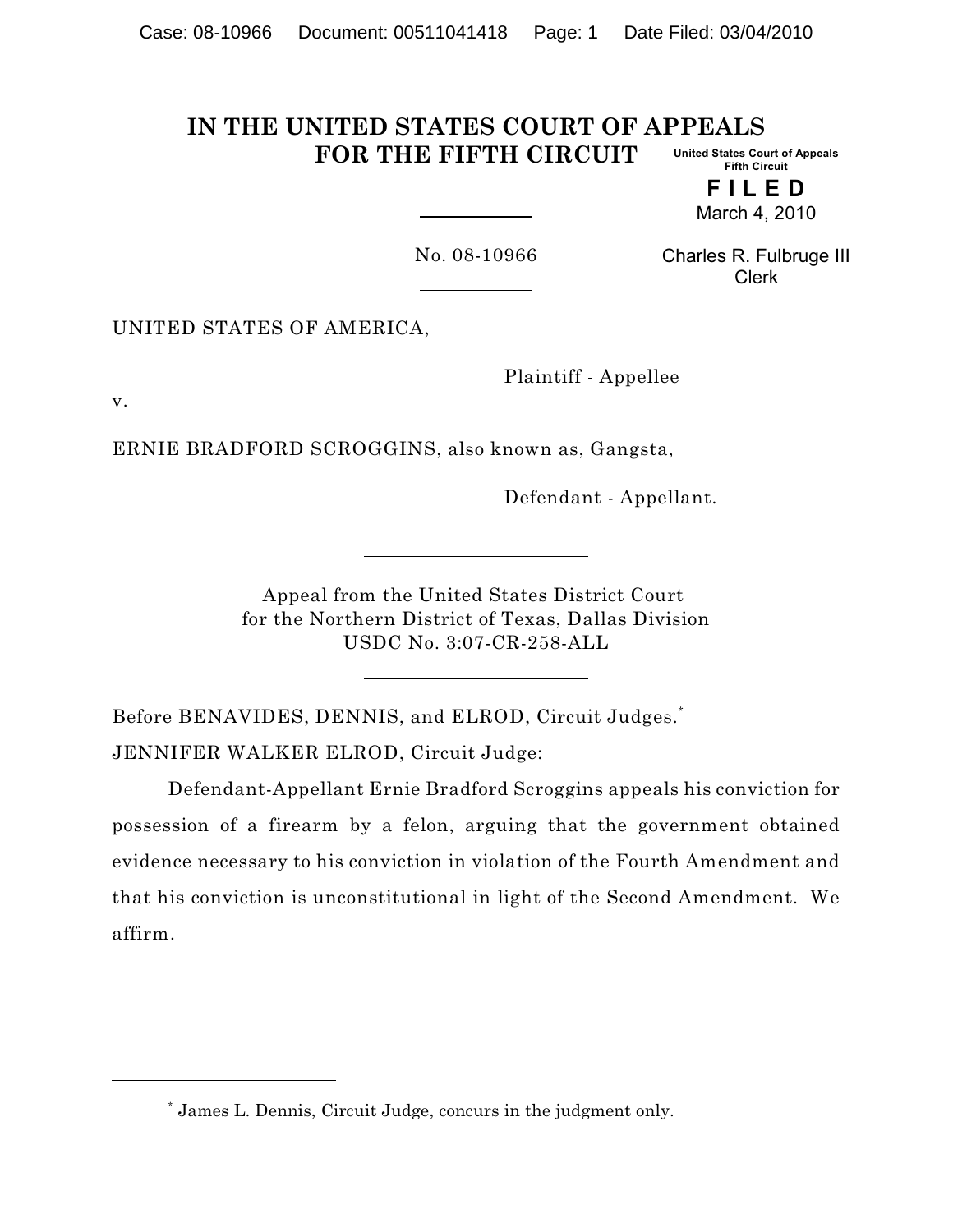### **I. FACTS AND PROCEEDINGS**

### **A. Facts**

The following facts are summarized from the findings of the district court in connection with a suppression ruling and bench trial, with certain points of conflicting testimony noted.

On August 6, 2007, several Deputy United States Marshals ("DUSMs") and other federal law enforcement agents<sup>1</sup> appeared at Scroggins's house to arrest his fiancée, Lashazzel Bell. An anonymous tip had indicated Bell would be at the house along with a male possibly involved in some murders. DUSM Fomby, along with other government officers, set up surveillance. After 10 minutes, they observed Bell on the front porch. They then approached her and arrested her without incident. They asked if anyone else was in the house, and she replied that her "husband" was.

DUSM Fomby and other officers subsequently entered the house with Bell. Bell had asked to re-enter the house to retrieve different clothing, as she considered her attire to be overly revealing. The officers told her she could not enter the house unless they accompanied her. Bell's testimony conflicts with that of the officers as to precisely what happened next, but the district court found that Bell consented to the officers entering the house when she entered knowing that they would accompany her. The officers wore plain clothes, and testimony conflicted as to which if any of them had visible badges and police vests, but the district court found that the officers entering the house were visually identifiable as police.

When the officers entered the house, they immediately encountered Scroggins in the hallway. They shouted for him to stop, and one officer made eye contact with him. He then fled into a bedroom and officers heard a loud thump.

 $<sup>1</sup>$  For ease of reference, we will refer to these deputies and agents collectively as</sup> "officers," while noting their individual titles as necessary.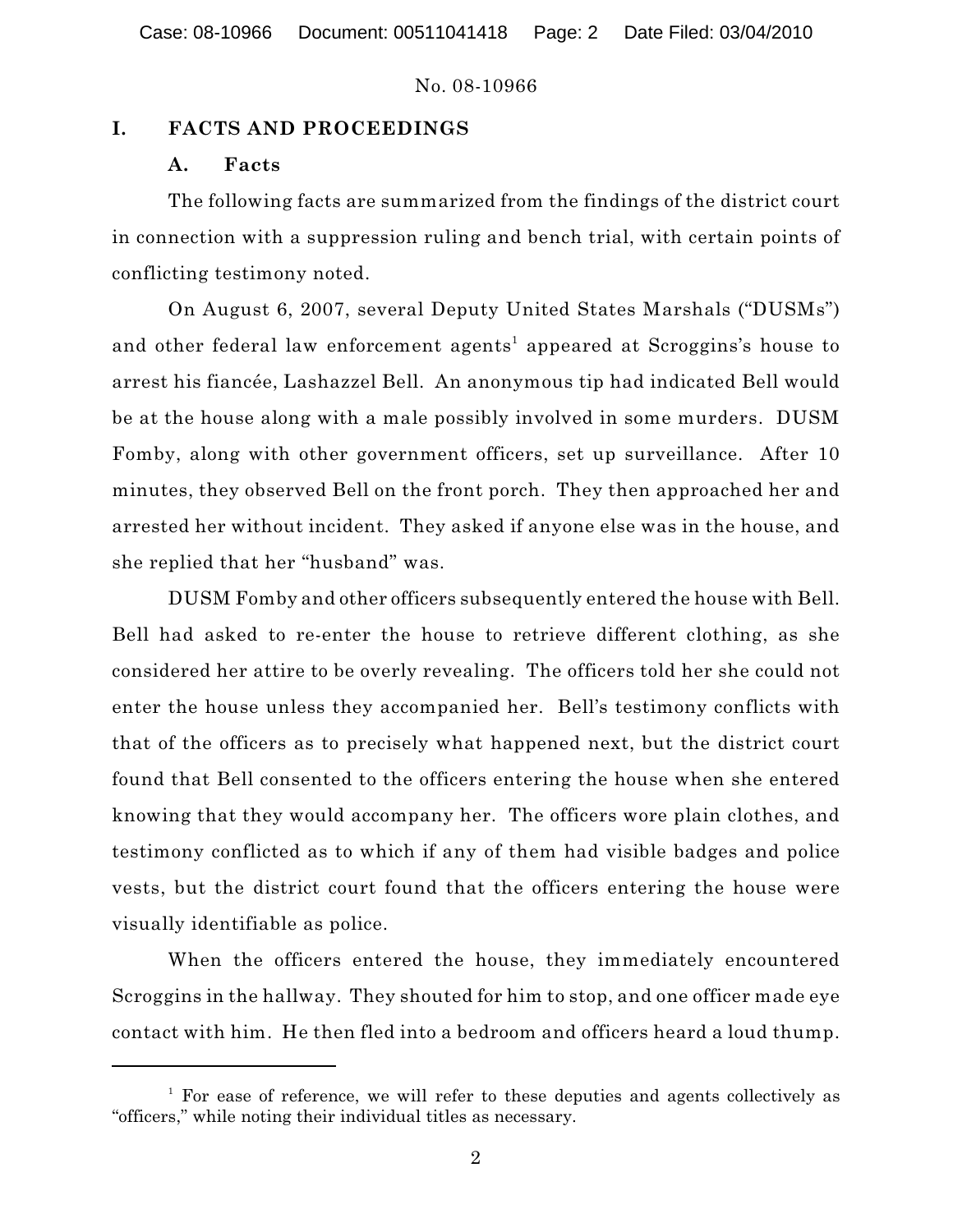Soon thereafter he emerged and the officers ordered him to the floor, handcuffed him, and frisked him.

The frisk, conducted by DUSM Fomby, revealed evidence leading to Scroggins's arrest and conviction. DUSM Fomby removed a semi-automatic pistol magazine from Scroggins's pockets. He asked Scroggins where the weapon was that went with the magazine. Scroggins indicated it was in the bedroom to which he had fled. The officers performed a security sweep of the bedroom and the rest of the house, observing two guns in plain view in the bedroom. DUSM Fomby also found and removed Scroggins's wallet in connection with the frisk, and identified Scroggins from documents in the wallet. After the frisk and security sweep, the officers called in the Bureau of Alcohol, Tobacco, Firearms, and Explosives (ATF). Scroggins was detained from this point forward, and ultimately arrested for being a felon in possession.

#### **B. Proceedings**

A grand jury indicted Scroggins on two counts of possession of a firearm by a felon under 18 U.S.C. §§ 922(g)(1) and a forfeiture count under 18 U.S.C. § 924(d) and 28 U.S.C. § 2461(c). Scroggins, represented by the Federal Public Defender, moved to suppress the firearms and other evidence, alleging that his detention and the officers' entry into the home violated the Fourth Amendment's prohibition on unreasonable searches and seizures. The district court held a suppression hearing on October 11, 2007, and in a later written order denied Scroggins's motion. The witnesses at the hearing on the motion to suppress were Bell and DUSM Fomby. The court credited Fomby's testimony in numerous specific regards, and also stated, generally, that "[t]o the extent [Bell's and Fomby's] testimony conflicted, the court credits and accepts the testimony of DUSM Fomby, except as expressly found below."

Scroggins thereafter obtained new, appointed counsel, who by various means attempted to have the suppression motion reheard. Scroggins's new

3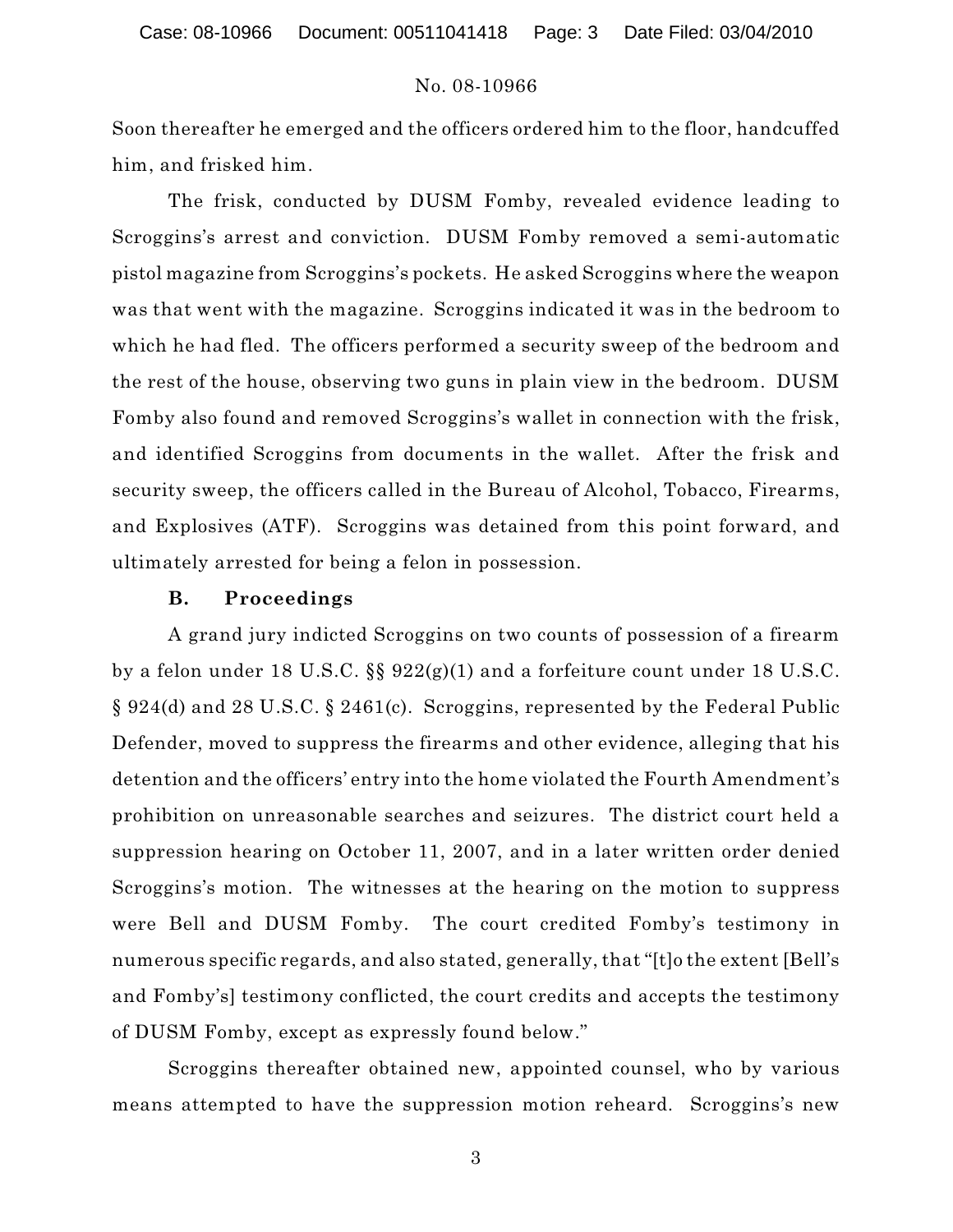counsel first moved unsuccessfully for rehearing of the motion to suppress and then, also unsuccessfully, for reconsideration of the denial of the rehearing motion. Scroggins then attempted to stipulate to factual guilt at a bench trial, and thereby qualify for acceptance of responsibility for sentencing purposes under *United States v. Washington*, 340 F.3d 222 (5th Cir. 2003), while reserving the right to appeal the suppression ruling—and using the forum of the bench trial to reargue suppression. The government objected and claimed it no longer stipulated to Scroggins's proposed facts. It argued that, by calling most of the involved individuals as witnesses at the bench trial, and thereby essentially putting the government through the burden of a trial, Scroggins failed to comply with the procedure envisioned by *Washington*. The district court agreed, indicating that if Scroggins proceeded with the trial, he probably would not be entitled to acceptance of responsibility. After conferring with Scroggins, Scroggins's counsel asked to commence trial, in order to "proceed with the questioning regarding the Fourth Amendment issues." Thus the bench trial proceeded with Scroggins calling witnesses on suppression-related issues and the government putting in evidence to support the conviction, with Scroggins repeatedly protesting that the latter was unnecessary because he stipulated to that evidence. Fomby, DUSM Lewandowsky, and Special Agents Thompson, Sewell, and Stephens testified.

At the conclusion of the bench trial, the district court found Scroggins guilty. In its oral ruling announcing the findings of guilt, the district court reaffirmed its findings and legal conclusions from the previous order denying the suppression motion, generally credited the testimony of the officers, and made additional explicit findings. The district court later sentenced Scroggins to 51 months imprisonment and three years supervised release.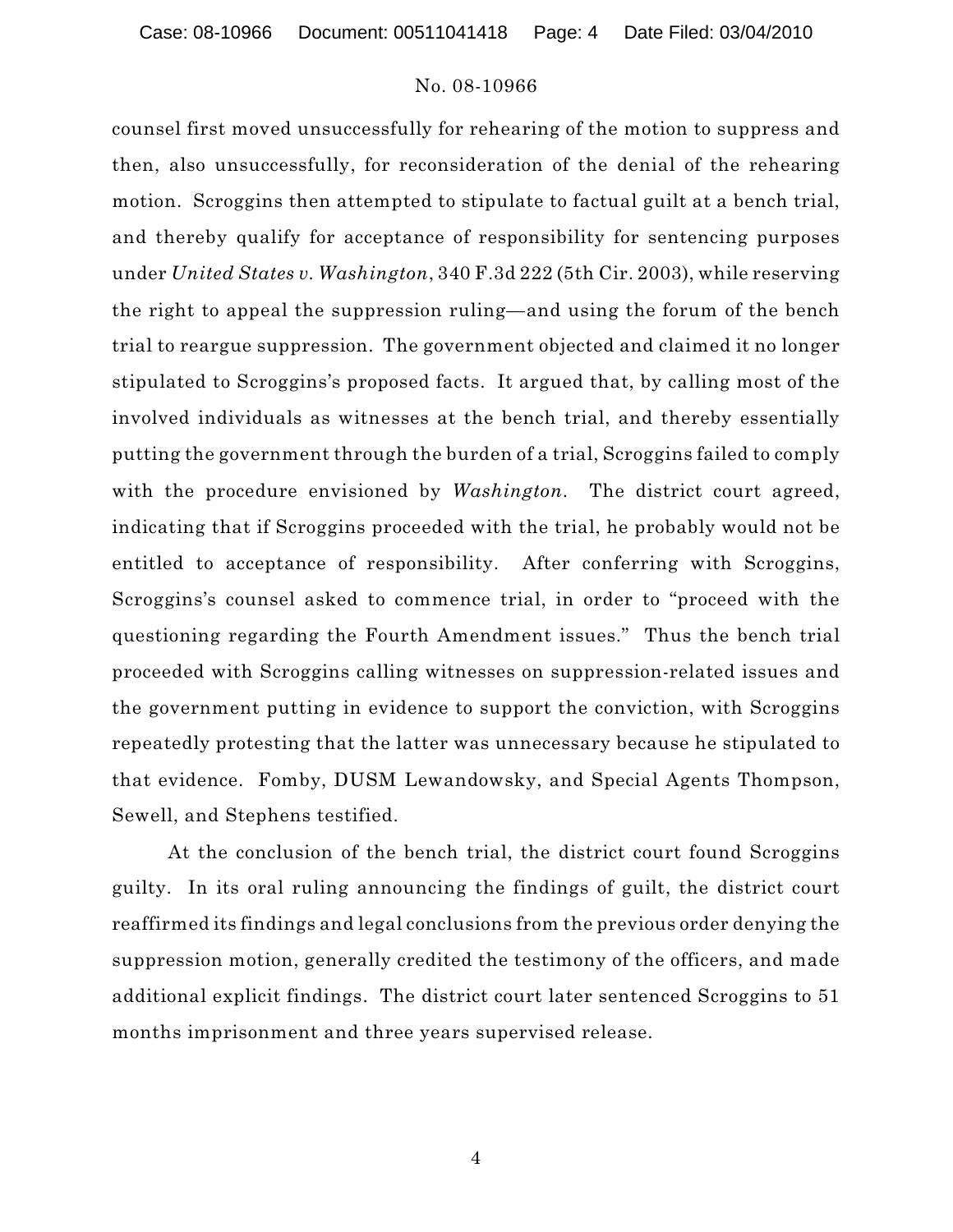Case: 08-10966 Document: 00511041418 Page: 5 Date Filed: 03/04/2010

#### No. 08-10966

#### **II. DISCUSSION**

### **A. Fourth Amendment arguments**

As he did in the district court, Scroggins asserts on appeal that DUSM Fomby and the other officers violated the Fourth Amendment by unreasonably entering the house without a warrant, and by exceeding the scope of any permissible investigation when they detained and frisked him and searched the house. He also, primarily in his reply brief and in subsequent letters filed under Fed. R. App. P. 28(j), presents a further argument that we conclude was not presented in the district court, challenging the seizure and search of his wallet. He argues that in light of these alleged violations, the evidence obtained in the house should be suppressed.

#### **1. Standard of review**

When reviewing a denial of a motion to suppress evidence, we review factual findings for clear error and the ultimate constitutionality of law enforcement action *de novo*. *United States v. Perez*, 484 F.3d 735, 739 (5th Cir. 2007) (citation omitted). A finding is clearly erroneous only if the court is left with a definite and firm conviction that a mistake has been committed. *United States v. Fernandez*, 279 F.3d 302, 306 (5th Cir. 2002). The clearly erroneous standard is particularly deferential where "denial of the suppression motion is based on live oral testimony . . . because the judge had the opportunity to observe the demeanor of the witnesses." *United States v. Gibbs*, 421 F.3d 352, 357 (5th Cir. 2005) (citation and internal quotation marks omitted). In addition to deferring to explicit the district court's factual findings, the court must view the evidence "most favorably to the party prevailing below, except where such a view is inconsistent with the trial court's findings or is clearly erroneous considering the evidence as a whole." *United States v. Shabazz*, 993 F.2d 431, 434 (5th Cir. 1993). The district court's ruling should be upheld "if there is any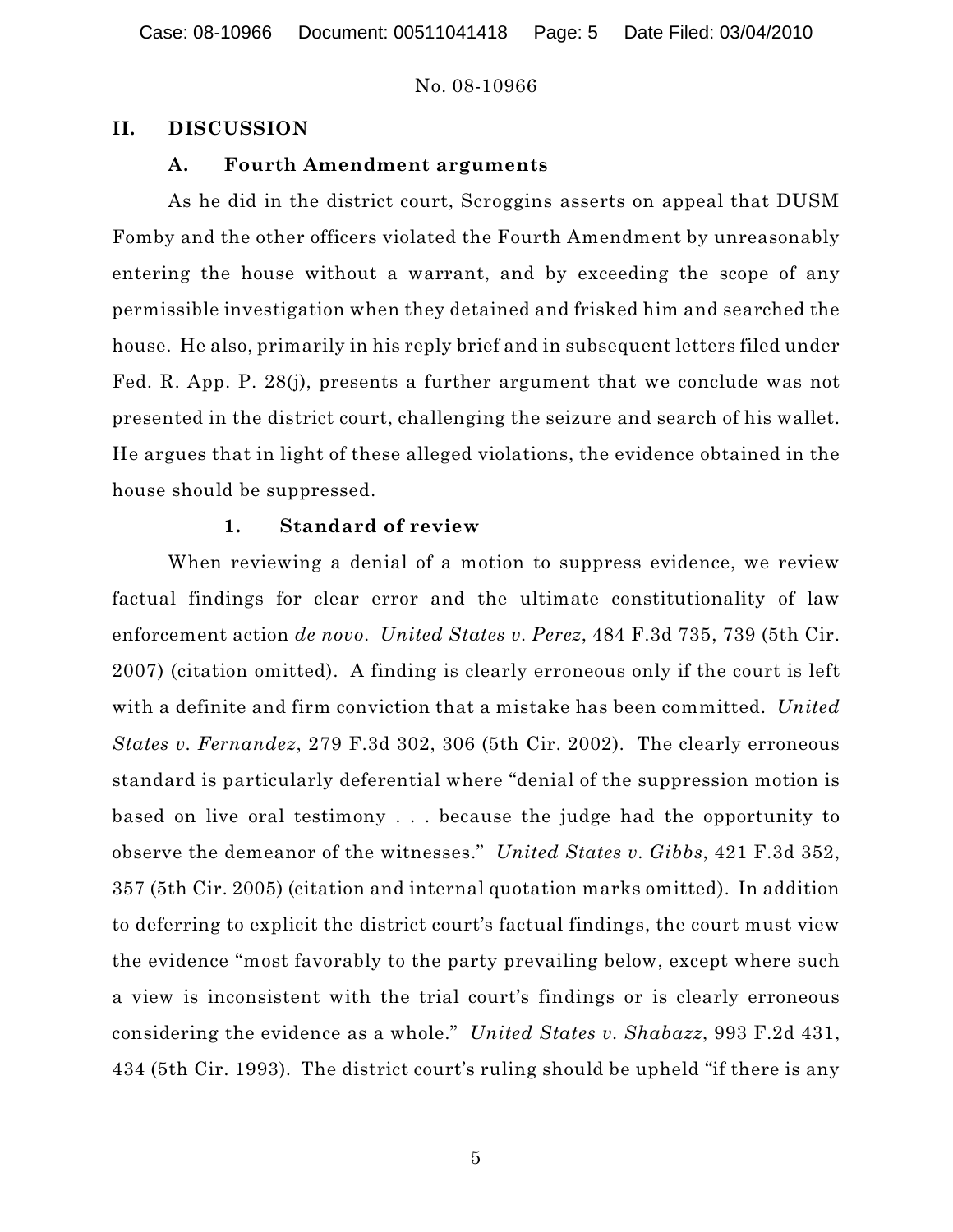reasonable view of the evidence to support it." *United States v. Gonzalez*, 190 F.3d 668, 671 (5th Cir. 1999) (citation and internal quotation marks omitted).

#### **2. Fourth Amendment standards**

The Fourth Amendment protects against "unreasonable searches and seizures" affecting the security of the people's "persons, houses, papers, and effects." U.S. Const. Am. IV. $2$  Warrantless searches and seizures inside a home are "presumptively unreasonable," but "because the ultimate touchstone of the Fourth Amendment is 'reasonableness,' the warrant requirement is subject to certain exceptions." *Brigham City, Utah v. Stuart*, 547 U.S. 398, 403 (2006) (citations omitted).

"[O]ne of the specifically established exceptions to the requirements of both a warrant and probable cause is a search that is conducted pursuant to consent." *Schneckloth v. Bustamonte*, 412 U.S. 218, 219 (1973). In order to satisfy the consent exception, the government must demonstrate that there was (1) effective consent, (2) given voluntarily, (3) by a party with actual or apparent authority. *United States v. Gonzalez*, 121 F.3d 928, 938 (5th Cir. 1997). Only the first element is at issue in the present case, and it is a question of fact reviewed for clear error. *United States v. Botello*, 991 F.2d 189, 194 (5th Cir. 1993).

When police enter a home based on consent or another lawful basis, and possess a reasonable, articulable suspicion "that the area to be swept harbors an individual posing a danger to those on the scene," they may conduct a protective sweep of the premises. *United States v. Gould*, 364 F.3d 578, 587 (5th Cir. 2004) (en banc) (citation and internal quotation marks omitted). The protective sweep is related in rationale and permissible scope to the "frisk" component of a stop-

 $2$  It reads in full: "The right of the people to be secure in their persons, houses, papers, and effects, against unreasonable searches and seizures, shall not be violated, and no Warrants shall issue, but upon probable cause, supported by Oath or affirmation, and particularly describing the place to be searched, and the persons or things to be seized."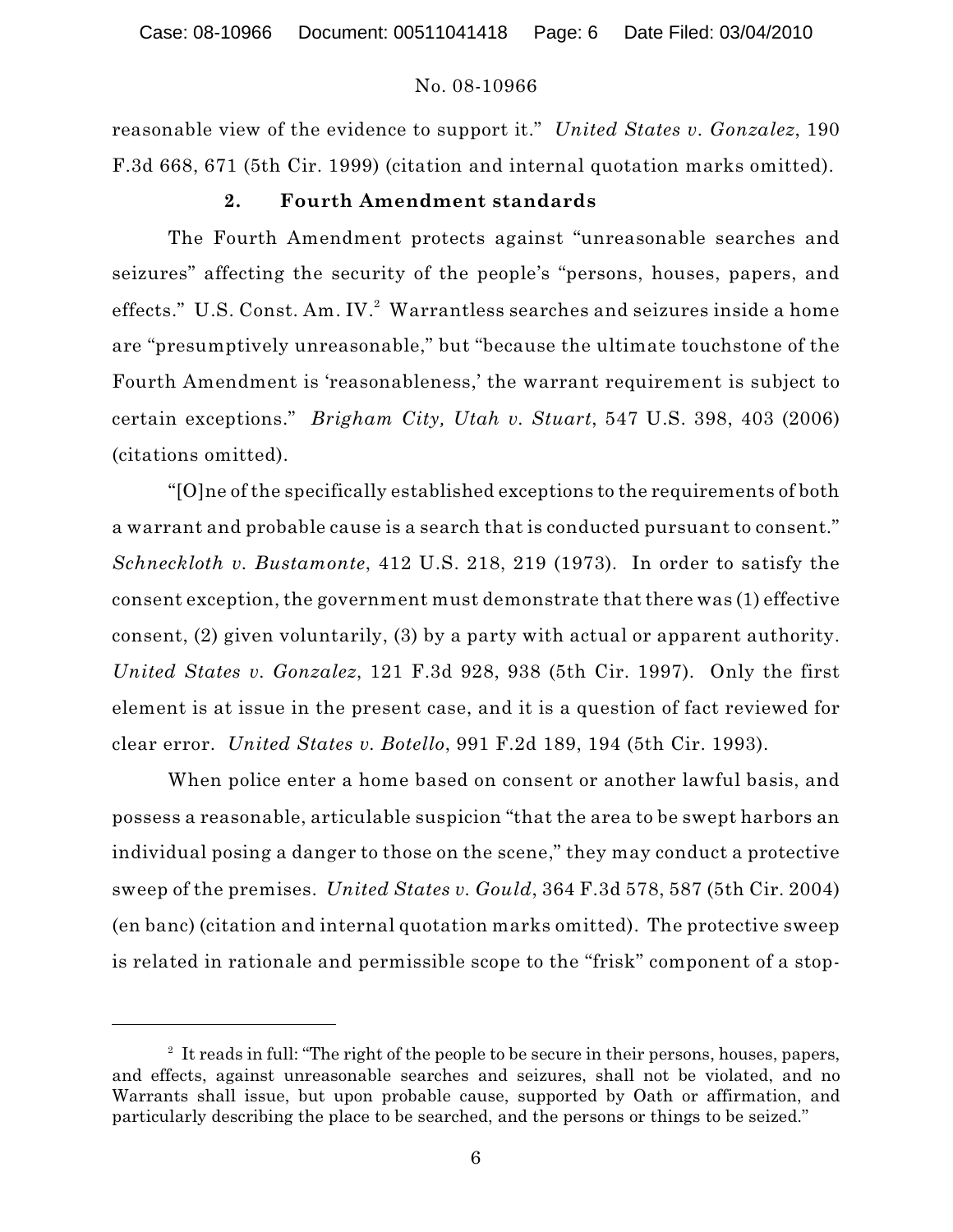Case: 08-10966 Document: 00511041418 Page: 7 Date Filed: 03/04/2010

#### No. 08-10966

and-frisk under *Terry v. Ohio*, 392 U.S. 1 (1968). *See Gould*, 364 F.3d at 581, 582–83, 584 (discussing the protective sweep doctrine as an outgrowth of *Terry* and subsequent related cases). Under *Terry*, officers may briefly detain an individual on the street for questioning, without probable cause, when they possess reasonable, articulable suspicion of criminal activity. *See generally United States v. Michelletti*, 13 F.3d 838, 840 (5th Cir. 1994) (en banc) (discussing and applying *Terry*). In order to ensure their safety during the stop, police may frisk the subject for weapons that they reasonably suspect he may carry. *Michelletti*, 13 F.3d at 840. The purpose of the frisk is to afford an officer "the opportunity to protect himself from attack by a hostile suspect." *Adams v. Williams*, 407 U.S. 143, 146 (1972). Accordingly, if the situation warrants it, officers may take further steps in connection with a *Terry* frisk, including handcuffing, as long as they are not "unreasonable in failing to use less intrusive procedures to safely conduct their investigation." *United States v. Jordan*, 232 F.3d 447, 450 (5th Cir. 2000).

Both *Terry* and the protective sweep doctrine of *Gould* depend on a reasonableness inquiry that evolves with new information. Reasonable suspicion inquiries allow officers to consider "the totality of the circumstances—the whole picture." *United States v. Sokolow*, 490 U.S. 1, 7–8 (1989). If officers gain new information relevant to safety or criminal conduct, the scope of their permissible investigation may expand. For example, reasonable suspicion may "ripen" or "develop" into probable cause for an arrest if a *Terry* stop reveals further evidence of criminal conduct. *See, e.g.*, *United States v. Kye Soo Lee*, 962 F.2d 430, 433–35 (5th Cir. 1992). On the other hand, if "the initial stages of [a Terry] encounter serve[ ] to dispel his reasonable fear for his own or others' safety," an officer may lack justification for frisking for weapons. *See Terry*, 392 U.S. at 30. The justification for a protective sweep likewise is circumscribed by the evolving facts. The protective sweep must cover no more than those spaces where police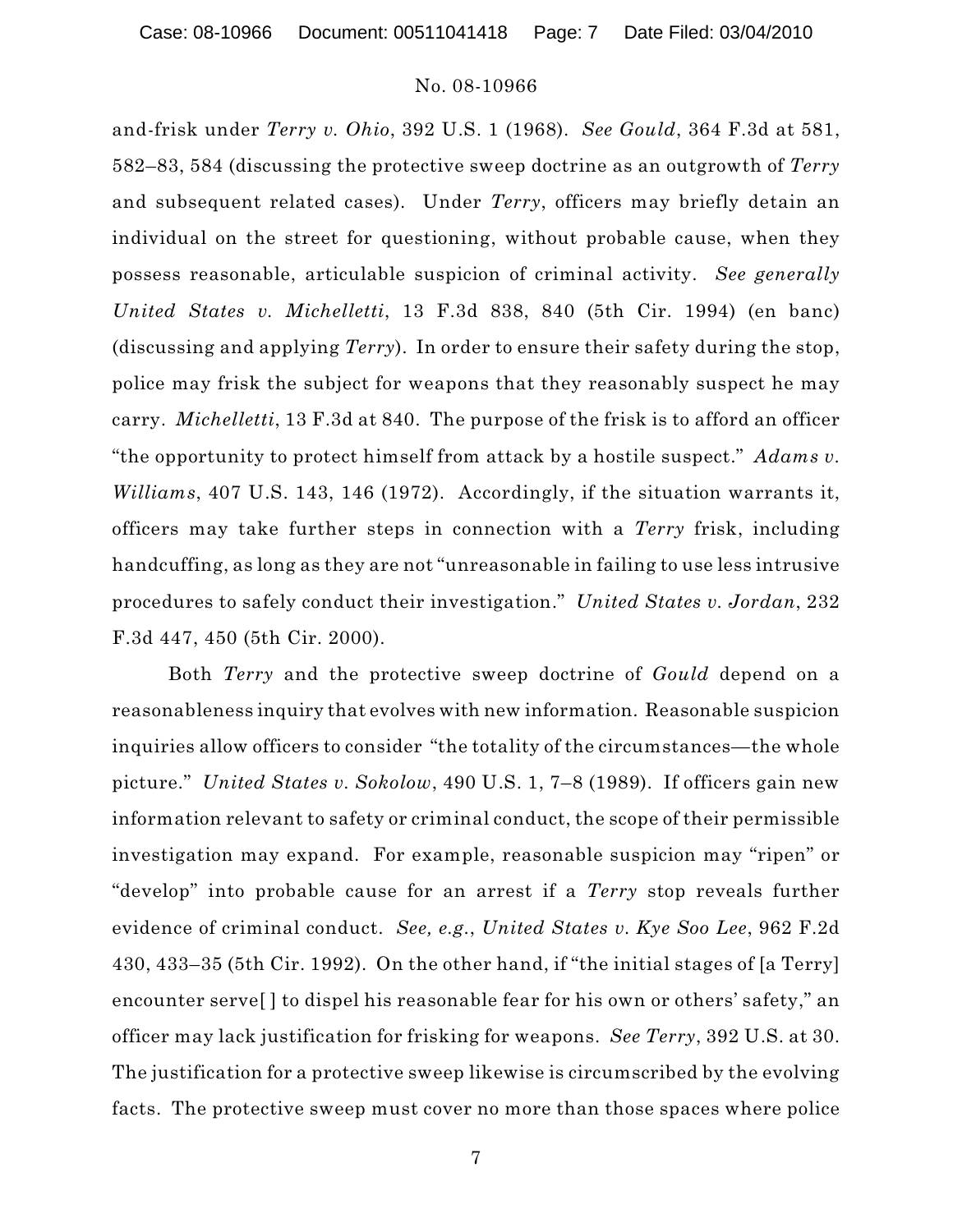reasonably suspect a person posing danger could be found, and must last no longer than necessary to dispel the suspicion and no longer than the police are otherwise constitutionally justified in remaining on the premises. *Gould*, 364 F.3d at 587.

For purposes of both *Terry* and *Gould*, underlying facts are reviewed for clear error, but the ultimate question of whether those facts add up to establish an appropriate level of reasonable articulable suspicion of criminality or danger is a question of law, reviewed *de novo*. *See Gould*, 364 F.3d at 592 & n.16.

### **3. Analysis**

## *a. Initial entry*

As an initial matter, Scroggins argues that the officers had no constitutional basis to enter the home. To the contrary, we find no reversible error in the district court's determination that they entered pursuant to Bell's consent.

The district court found that Bell consented, at least implicitly, to the officers entering the home, and we conclude that this finding was not clearly erroneous. It is undisputed that Bell was wearing revealing clothing and that she requested to enter the home to get other clothing before the officers took her away. It likewise is undisputed that DUSM Fomby informed her they would enter the house with her if she did. The need to accompany her was also selfevident, because Bell had been arrested and handcuffed by this point and would have struggled to collect her things without assistance. There was conflicting testimony on what happened next, but the district court expressly found that Bell then entered the home, and that police followed. In its oral ruling after the bench trial, the court stated:

I think that Ms. Bell consented impliedly, if not expressly. It was her choice to decide whether to go back into the house when she knew that the officers would accompany her, and she chose to go in.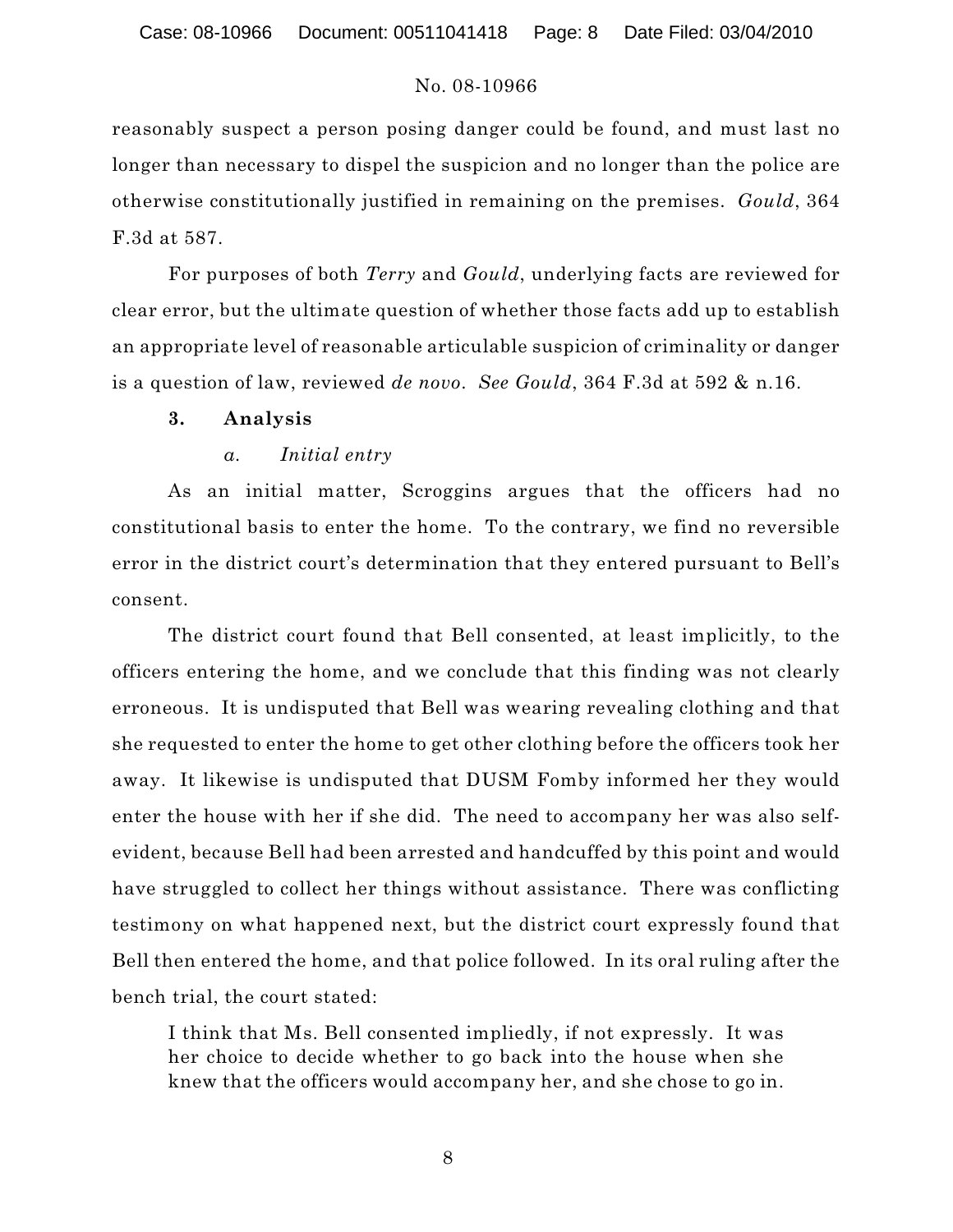I would have to say that the record is unclear whether she expressly verbally articulated consent. But I find that really immaterial because I think that there is very clearly implied consent from her decision to enter after she had been advised that they would be required to go in with her if she went in.

Scroggins does not assert that these findings were clearly erroneous. Indeed, he effectively concedes they were not, acknowledging that there was conflicting testimony on the subject and that "the record is unclear." Based on this concession and our own review of the record, we find no clear error in the district court's determination that, by entering the house under these circumstances, Bell signaled consent to the officers to enter as well. *Cf. United States v. Sihler*, 562 F.2d 349, 350–51 (5th Cir. 1977) (holding that defendant consented to a search by entering prison where warning sign advised that persons entering were subject to search).

Scroggins does not contest the remaining two elements for a valid consent search— voluntariness and Bell's authority to grant consent— but does present a novel argument based on analogy to the "exigent circumstances" exception to the warrant requirement. Under that exception, police may conduct a warrantless search or seizure in certain circumstances where there is not enough time to obtain a warrant, for example when in hot pursuit of a suspect, or when a suspect is attempting to destroy evidence. *See generally United States v. Richard*, 994 F.2d 244, 247–48 (5th Cir. 1993). However, police cannot incite or "manufacture" the exigent circumstances themselves and thereby circumvent the warrant requirement. *See United States v. Rico*, 51 F.3d 495, 502 (5th Cir. 1995) ("Just as exigent circumstances are an exception to the warrant requirement, a police manufactured exigency is an exception to [the] exception."). Scroggins proposes, by analogy, that police cannot "manufacture" consent. He argues that since Bell was already clothed, there was no need for her to get additional clothing. Rather, "officers used the situation as their golden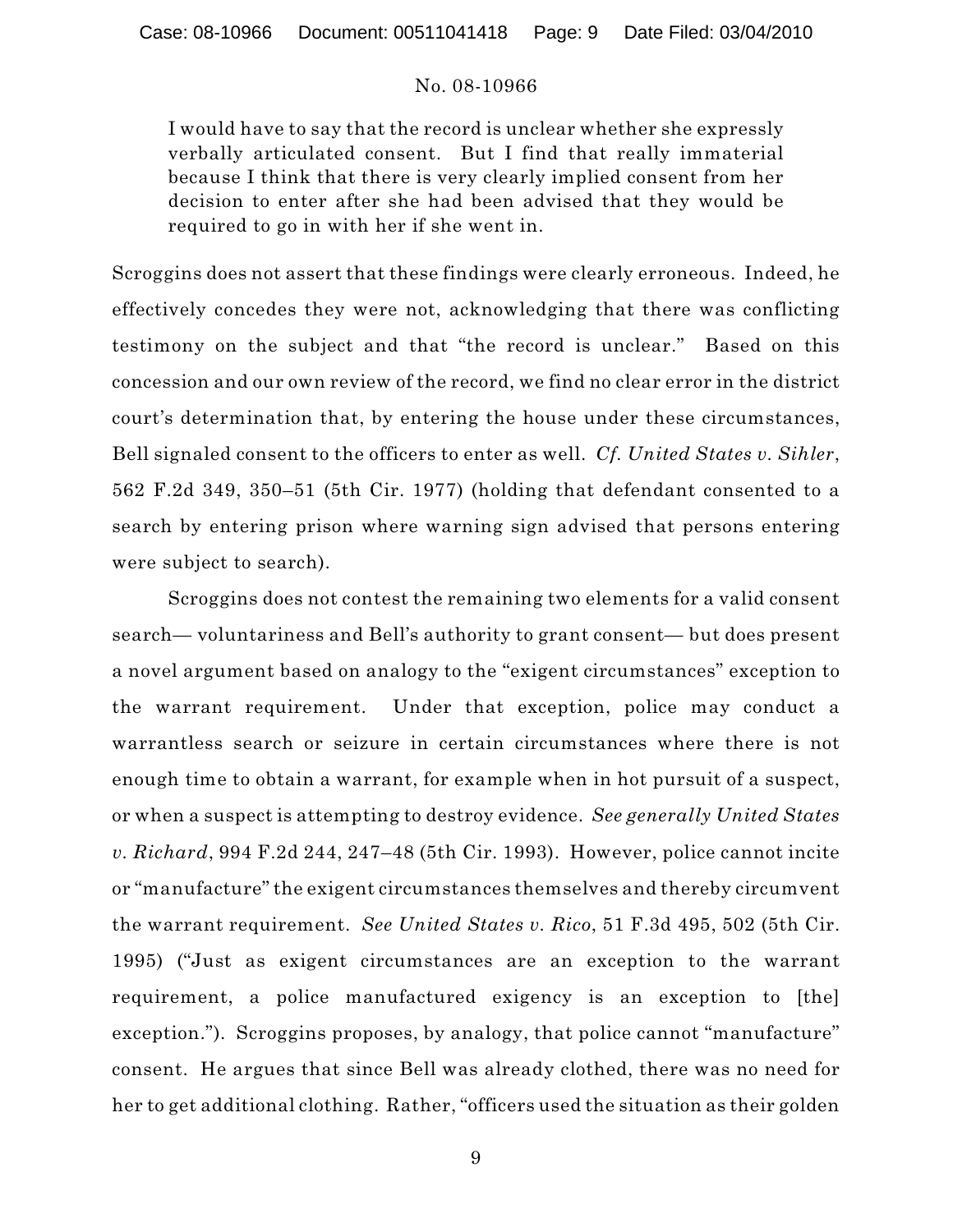key to gain entry when no necessity for entry existed," because they hoped to enter the house without a warrant to investigate the tip about the potential murder suspect.

This argument fails on multiple levels. First, Scroggins cites no authority—and there is none—recognizing this concept of manufactured consent. The relevant analogue in the law of consent is voluntariness: police cannot "manufacture" consent in that they cannot obtain it by duress or coercion. *See generally Schneckloth*, 412 U.S. at 222, 234. Scroggins does not assert duress or coercion, and cannot circumvent the voluntary consent jurisprudence by applying exigent circumstances law instead. Second, it would be strange indeed to hold that the Constitution *requires* police to deny a citizen's reasonable request to enter her residence and put on less revealing clothing before being taken into custody. Among other difficulties, such a holding would conflict with well-established authority, uncontested by Scroggins, indicating that any resident of a home may independently consent to entry by police. *See, e.g.*, *United States v. Ibarra*, 948 F.2d 903, 906–07 (5th Cir. 1991). Finally, the manufactured consent theory lacks sufficient support in the record. The district court generally credited the officers' testimony, including testimony that it was Bell's idea to enter the house for clothing, and that they accompanied her to accommodate the request and not as an investigatory tactic. This testimony is consistent with the officers' decision to wait for Bell to appear on the porch before arresting her, rather than attempting to do so in the house. For all these reasons, we reject Scroggins's manufactured consent argument.

We accordingly conclude that DUSM Fomby and the other officers did not violate the Fourth Amendment by initially entering the house.

#### *b. Protective sweep and detention of Scroggins*

The entry into the house became a protective sweep almost immediately, as the officers encountered Scroggins and pursued him when he withdrew.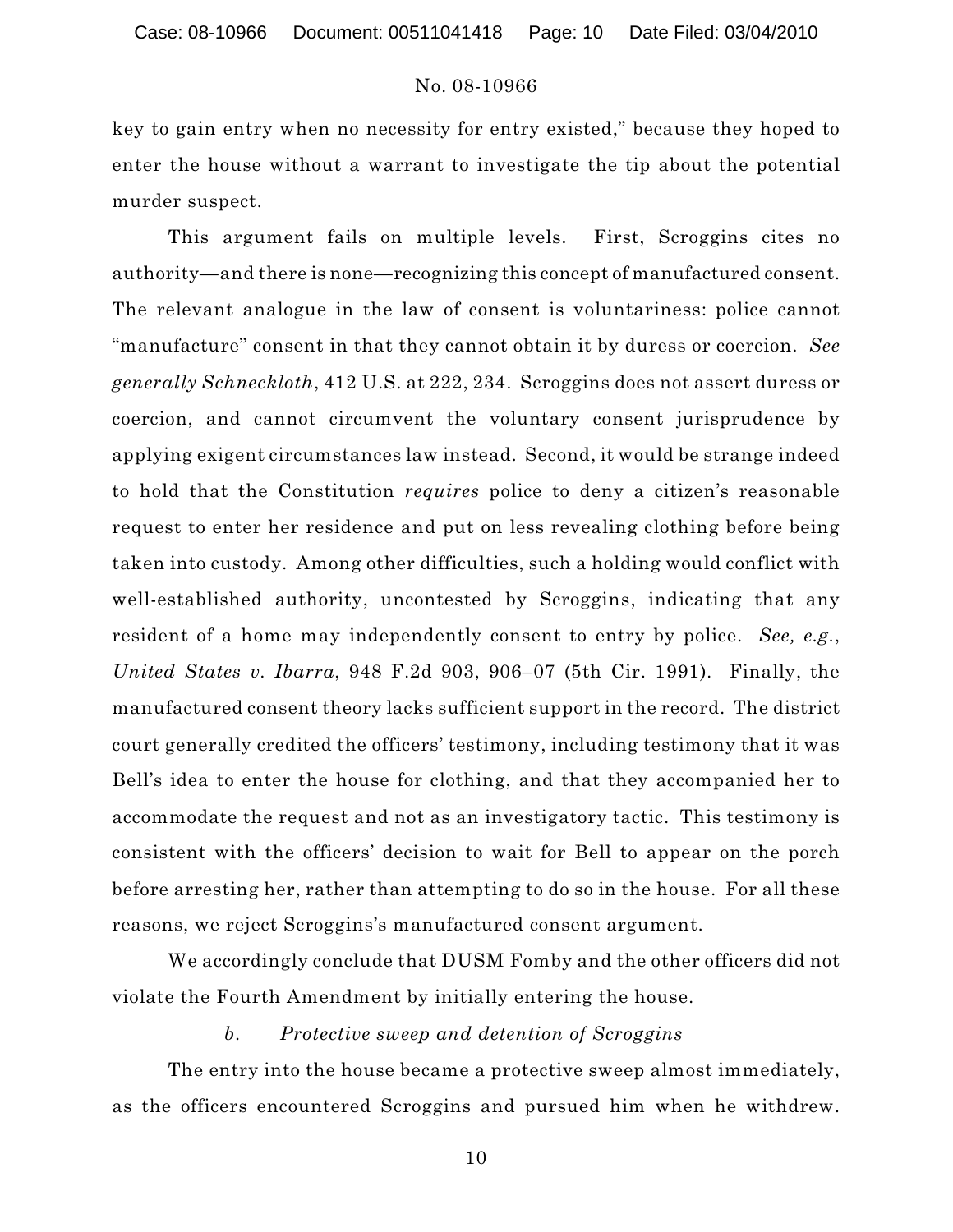Case: 08-10966 Document: 00511041418 Page: 11 Date Filed: 03/04/2010

### No. 08-10966

Scroggins argues that they had no constitutional basis for conducting a protective sweep when they entered the house and no basis for detaining or frisking him pursuant to that sweep. He also asserts that the officers went beyond the bounds of a stop-and-frisk and essentially arrested him without a warrant. We conclude that the district court correctly ruled against Scroggins on these contentions.

As an initial matter, we have little difficulty concluding that the officers were justified in conducting a protective sweep upon entry. At the time they first entered the house, the officers had corroborated key elements of the anonymous tip, particularly that Bell would be at the house and that a man was inside. The tip also stated that the man with Bell may have been involved in murders. That was enough to provide articulable reasons to suspect that a man in the house might be a danger to them, or for that matter to Bell, and this justified at least a cursory sweep. *Gould*, 364 F.3d at 587. And in fact, that is all that took place. Immediately upon entering the house, officers observed Scroggins flee despite their commands. This escalated the situation and created new grounds for suspecting danger.

The next question is whether the officers acted consistently with the Fourth Amendment when they detained, handcuffed, and frisked Scroggins. Both the government and Scroggins brief this question primarily as one of reasonable suspicion of criminal activity under *Terry*.

The government argues there was reasonable suspicion to detain Scroggins because he fled from the officers, which, combined with the murder suspect tip, raised reasonable suspicion "that criminal activity might be afoot." *Cf. Illinois v. Wardlow*, 528 U.S. 119, 124–25 (2000) (upholding determination of reasonable suspicion based on "unprovoked flight" of suspect on the street upon observing police). With regard to the manner of the *Terry* frisk, the government argues that the officers were within the bounds specified by our

11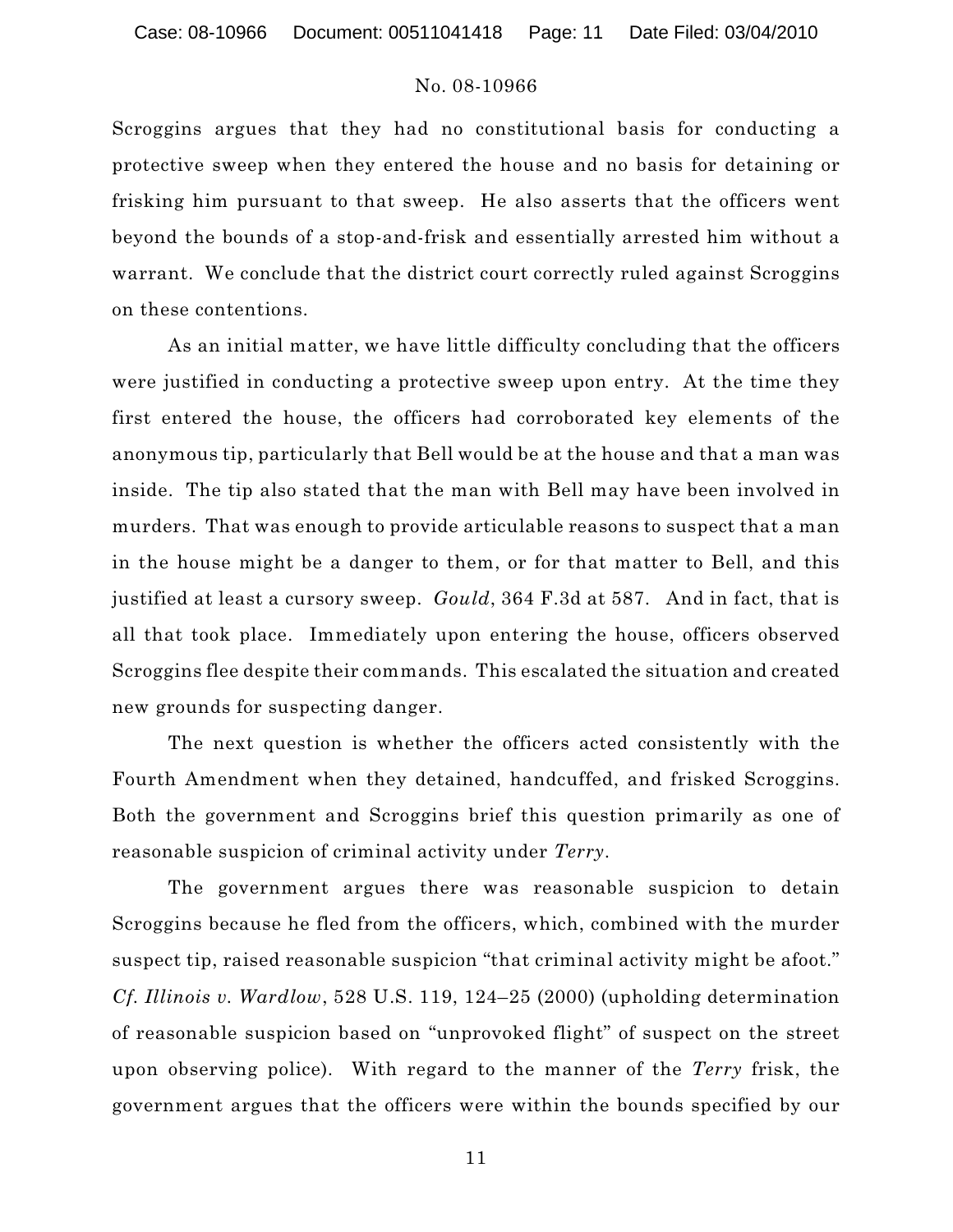Case: 08-10966 Document: 00511041418 Page: 12 Date Filed: 03/04/2010

### No. 08-10966

precedents, particularly *United States v. Jordan*, 232 F.3d 447 (5th Cir. 2000). In *Jordan*, we explained that officers may take steps for their own safety in connection with a *Terry* frisk—handcuffing, for example—as long as they are not "unreasonable in failing to use less intrusive procedures to safely conduct their investigation." *Id.* at 450.

Scroggins argues there was no basis for a *Terry* stop-and-frisk because the officers "were not properly marked as police upon entry," and therefore Scroggins's flight did not raise any suspicion of criminal behavior. He argues that at the time of the seizure the officers lacked reasonable suspicion for a *Terry* frisk, and further that by handcuffing Scroggins and requiring him to lie down to be frisked, and then not ever releasing him, they effected an arrest without probable cause.

We do not hold that the initial seizure was constitutional based on the government's theory of suspicion of criminal activity. It is true that Scroggins escalated the situation by disobeying the officers' commands and withdrawing from their sight, and we find no clear error in the district court's determination that the officers who entered the house were marked as police.<sup>3</sup> But the government cites no authority to support the proposition that police may stop and frisk an individual in his own home based on the same indications of criminality that would allow the detention elsewhere. The *Terry* doctrine was developed to determine when police could "detain individuals on the street," *Michelletti*, 13 F.3d at 840 (emphasis added). The threshold of the home,

<sup>&</sup>lt;sup>3</sup> Scroggins asserts that "[t]he overwhelming information provided in the overall record in this case shows that it is very likely that police were not properly marked as police upon entry into Scroggins's home." But the question is not whether the police were "properly marked," and the standard of review is not likelihood. The district court found that DUSM Fomby and Special Agent Thompson had "visible badges" when they entered the house, and that "based on the testimony before me . . . one or more of them had visible . . . tactical vests with visible law enforcement insignia and visible lettering identifying them as police." These findings are a plausible interpretation of the record.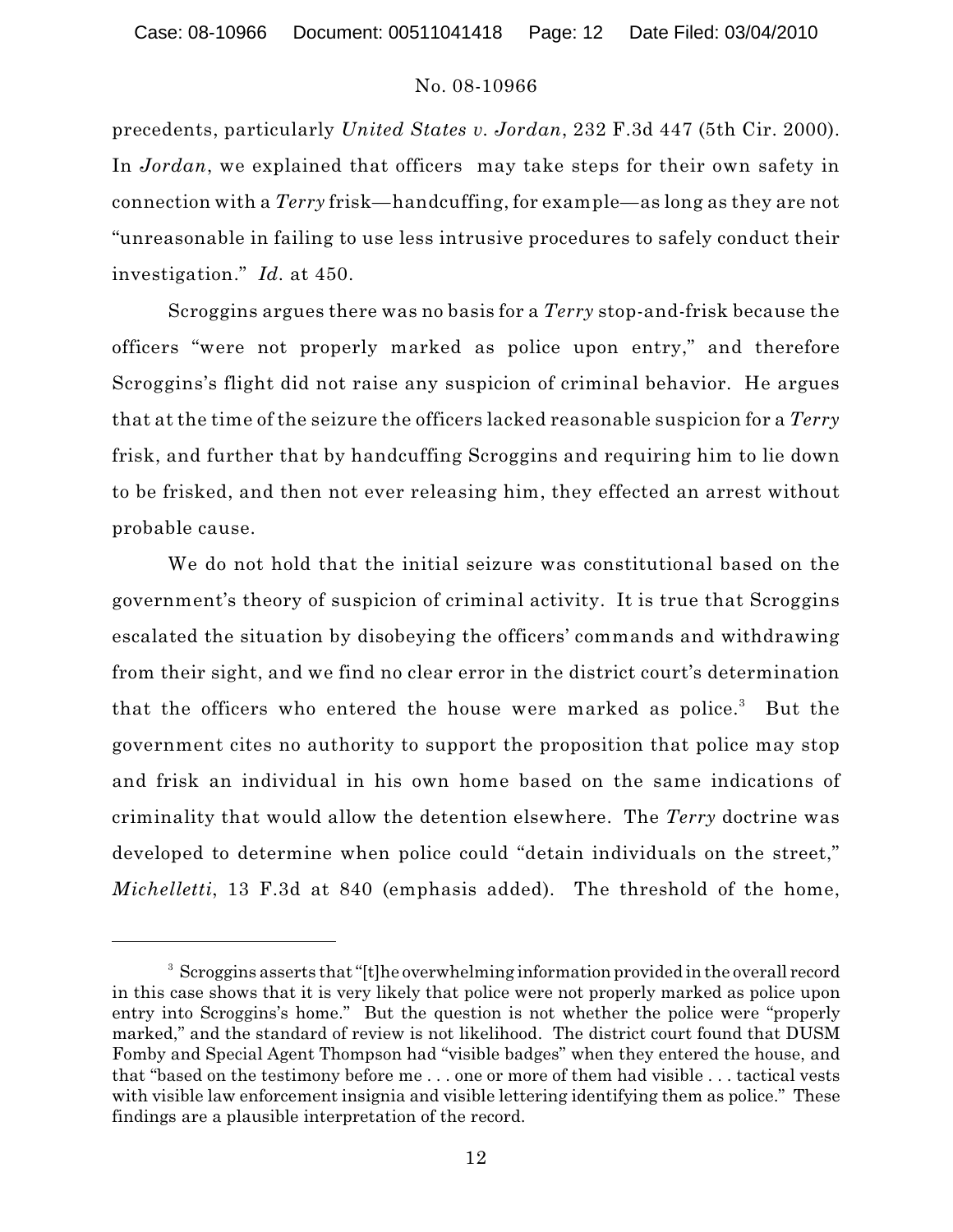however, is an important boundary in Forth Amendment jurisprudence. *See, e.g*, *Payton v. New York*, 445 U.S. 573, 589–90 (1980) (citing *Silverman v. United States*, 365 U.S. 505, 511 (1980) ("[A]t the very core of the Fourth Amendment stands the right of a man to retreat into his own home and there be free from unreasonable governmental intrusion." (alterations omitted)). Even assuming the officers were marked as such, fleeing from armed men who enter one's home is not directly comparable, as an indicator of criminal activity, to the "unprovoked flight" of *Wardlow* and similar cases. 4

It is not necessary for the government to justify the detention under *Terry*, however, because, as the government also argues, the protective sweep doctrine of *Gould* provides adequate justification.<sup>5</sup> As already discussed, the following elements must be present for a permissible protective sweep under *Gould*:

First, the police must have entered legally and for a legitimate law enforcement purpose. Second, the officers must have a reasonable, articulable suspicion that the area to be swept contains a person posing a danger to those on the scene. Third, the protective sweep must be limited to a cursory inspection of only those spaces where

<sup>&</sup>lt;sup>4</sup> In a similar vein, the permissible length of detention based on reasonable suspicion in the present context may differ from other contexts such as traffic stops. In connection with a protective sweep for safety, "officers must conclude the sweep once they have dispelled their reasonable suspicion of danger, and they may not continue the sweep after they are no longer justified in remaining on the premises." *United States v. Mata*, 517 F.3d 279, 286 (5th Cir. 2008) (citing *Gould*, 364 F.3d at 587). A detention based on reasonable suspicion of criminal activity is permissible only to the extent "the police diligently pursue[ ] a means of investigation that was likely to confirm or dispel their suspicions quickly." *Sharpe*, 470 U.S. at 686. Such diligence requirements are particularly urgent when considering possession of firearms in the home, which implicates both Second and Fourth Amendment rights and is not prima facie illegal.

 $\delta$  Our decision to uphold the initial seizure based on the protective sweep doctrine of *Gould*, without accepting the government's contention that reasonable suspicion of criminal activity also could have justified it, is consistent with the district court's suppression ruling and the testimony of the officers. The district court ruled that the officers were "entitled to frisk Scroggins for safety," and no witness among the officers testified that suspicion of criminality motivated the stop-and-frisk.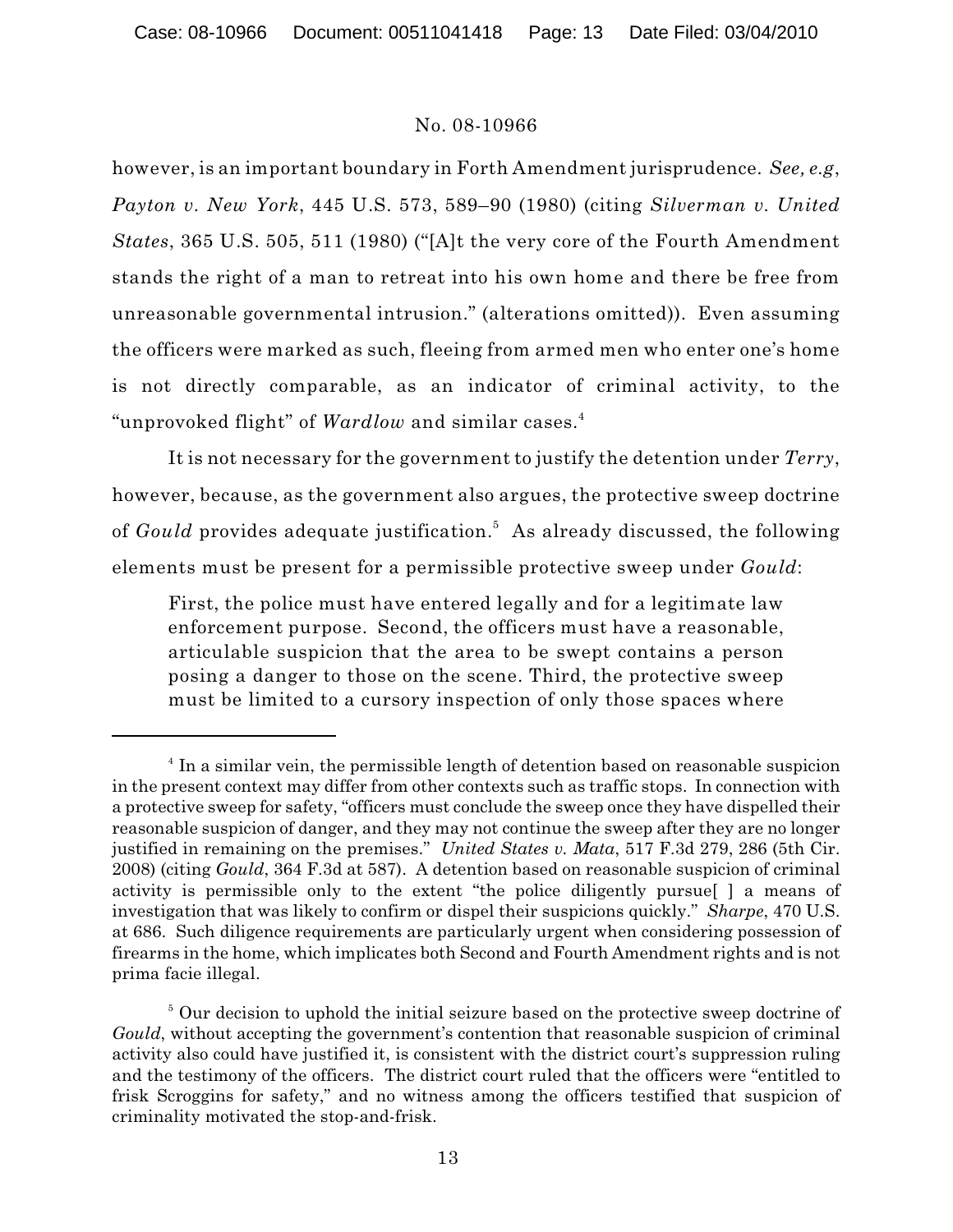a person may hide; it is not a full search of the premises. Finally, officers must conclude the sweep once they have dispelled their reasonable suspicion of danger, and they may not continue the sweep after they are no longer justified in remaining on the premises.

*United States v. Mata*, 517 F.3d 279, 286 (5th Cir. 2008) (citing *Gould*, 364 F.3d at 587). As with *Terry* frisks, the purpose of the sweep is to protect officers' safety. *See Gould*, 364 F.3d at 581, 582–583. It follows that if a protective sweep for potentially dangerous individuals *locates* such an individual, police may detain and frisk the subject, and, if necessary, temporarily handcuff or otherwise reasonably immobilize him. *Cf. Jordan*, 232 F.3d at 449–50.

The seizure and questioning of Scroggins was constitutional under these principles. First, the officers permissibly entered the house with consent. Second, they had reason to suspect that a man that was possibly involved with some murders was present in the home. They encountered Scroggins immediately and called for him to halt, but he withdrew to a bedroom out of their view, from which they subsequently heard a loud noise. Whether Scroggins was fleeing from police, or, less plausibly, retreating from what he thought was a non-police group of aggressive invaders, the largely confirmed tip and Scroggins's conduct provided articulable grounds for concern that he presented a danger. Third, the sweep, to this point, was extremely cursory. The officers merely identified Scroggins and required him to emerge from hiding and submit to a frisk. They had not yet searched the rest of the house. Fourth, the duration of the sweep to this point was negligible. Furthermore, as to the manner of the seizure, considering that the house was not yet secure and that there was a commotion immediately prior to Scroggins's submission, it was not unreasonable for the officers to order Scroggins to the ground and handcuff him before frisking him. *Cf. Jordan*, 232 F.3d at 449–50. Finally, as the purpose of the detention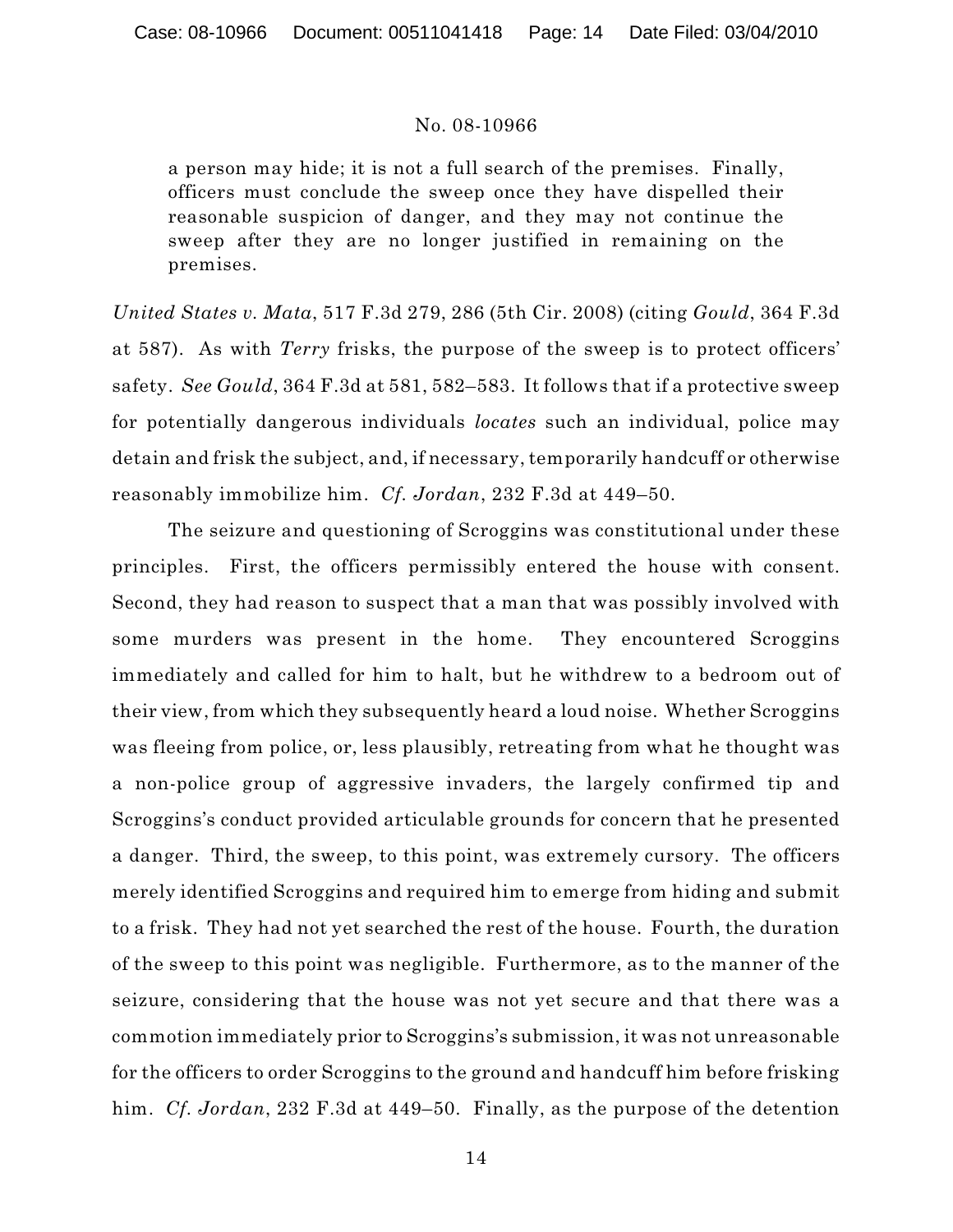was to maintain safety, and Scroggins was found to have ammunition when frisked, it was reasonable for DUSM Fomby to ask about the location of firearms in the home.

The officers were also within the bounds of *Gould* when they conducted a further sweep of the house, including the room into which Scroggins had fled, where they observed in plain sight the weapons that would underlie his conviction. Scroggins argues that there were no grounds to suspect danger once he was handcuffed, but the district court articulated a number of grounds:

After discovering the magazine, the officers were justified in performing a protective sweep of the House, for two reasons. First, the agent did not know whether anyone else was in the House, and knew an unsecured firearm was in the House. Second, the anonymous tip at this point had been corroborated by both the presence of Bell at the House, and the presence of the vehicle mentioned in the tip; thus, the officers had reason to believe someone in the [H]ouse was involved in a violent crime, and did not know if that was Scroggins, who was secured, or someone else in the [H]ouse. Either alternative would justify a protective sweep.

We agree with the district court that after detaining Scroggins, the officers had reasonable, articulable grounds to continue to suspect danger, and we hold that the protective sweep of the house—and the location and eventual seizure of Scroggins's firearms in plain view—was permissible. $6$ 

Our rulings to this point require affirmance of the district court's refusal to suppress the firearms and ammunition clip, and Scroggins's initial statements concerning them. The Fourth Amendment exclusionary rule operates to suppress only evidence derived from a Fourth Amendment violation. "Evidence obtained as a direct result of an unconstitutional search or seizure is plainly

 $6$  Apart from the contention that no further sweep at all was necessary, Scroggins does not challenge the scope or duration of the further sweep or the seizure of the firearms in plain view as exceeding the bounds set by *Gould*.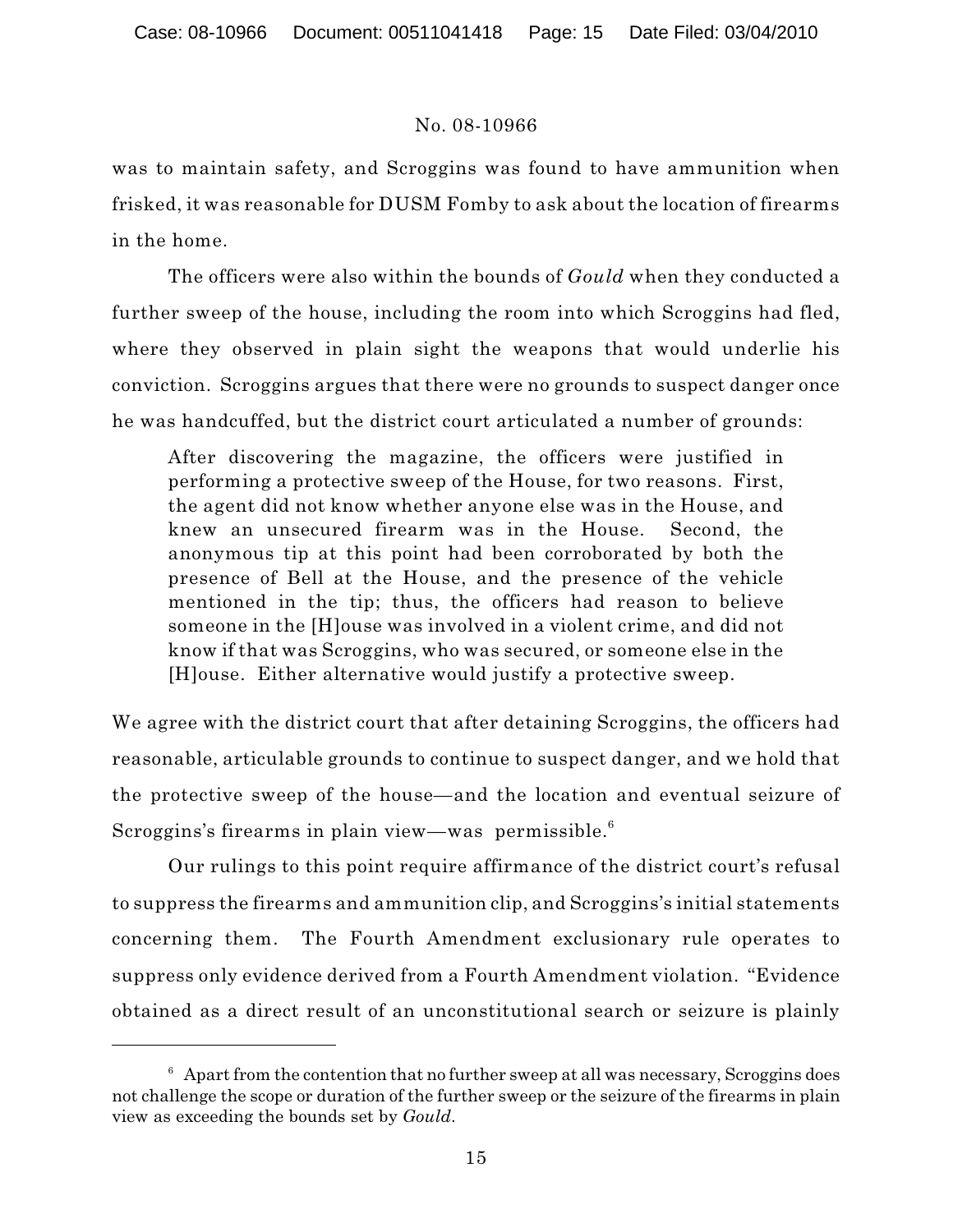subject to exclusion," *Segura v. United States*, 468 U.S. 796, 804 (1984) (emphasis added), as is "evidence later discovered and found to be derivative of any illegality or 'fruit of the poisonous tree.'" *Id.* (citations and internal quotation marks omitted). This "fruit of the poisonous tree" doctrine is limited to evidence "derived from the exploitation of an illegal search or seizure." *United States v. Dortch*, 199 F.3d 193, 200 (5th Cir. 1999) (emphasis added). If there is no causal connection, the exclusionary rule does not apply. *See, e.g.*, *United States v. Sharpe*, 470 U.S. 675, 683 (1985) ("It is not necessary for us to decide whether the length of Sharpe's detention was unreasonable, because that detention bears no causal relation to Agent Cooke's discovery of the Marihuana.") Here, the officers discovered the ammunition clip, elicited the location of the related firearm, and located that and another firearm in plain view, all in connection with what we have held to be a constitutionally permissible protective sweep and frisk.

### *c. Wallet-search*

Scroggins also asserts that DUSM Fomby impermissibly seized and searched his wallet, and thereby discovered his identity. Scroggins's counsel conceded at oral argument that the wallet-search bore no causal relationship to the discovery of the firearms, but proposed that the district court should have suppressed Scroggins's *status as a felon*, which came to light based on investigation of his identity as ascertained in the wallet-search. We conclude that the seizure of the wallet was permissible in connection with the frisk and protective sweep. DUSM Fomby testified that he removed all hard objects from Scroggins's pockets in the course of the frisk, and we discern no constitutional violation in his removal of the wallet along with the ammunition clips. The subsequent search of the wallet is a separate and more difficult issue, but we conclude that Scroggins failed to properly raise this argument on appeal and in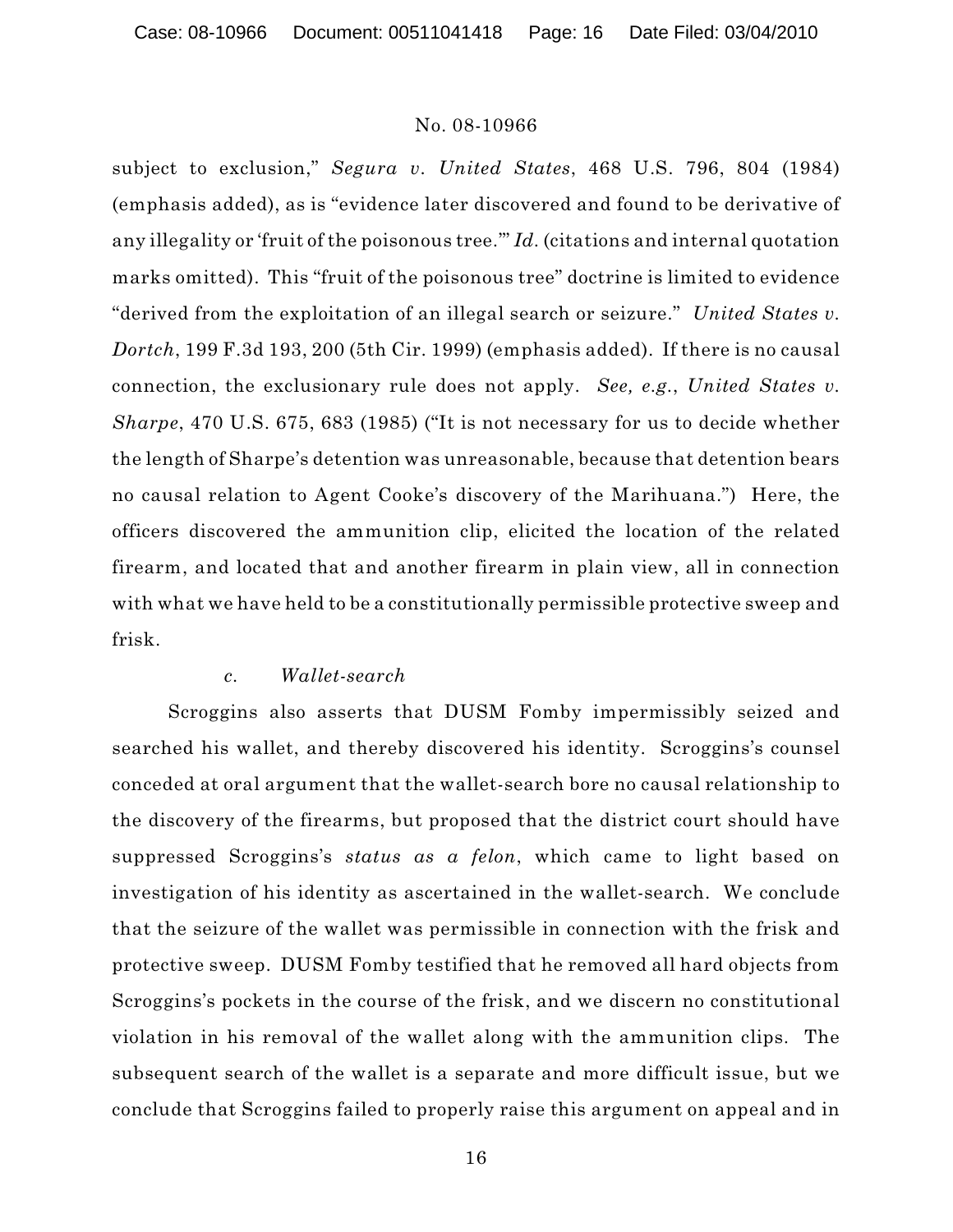the district court, and that it is subject to plain error review to the extent it is before us at all. Scroggins has not demonstrated plain error on this point.

As an initial matter, Scroggins has not properly challenged the search of the wallet on appeal. A recent opinion summarized our authority on appellate briefing requirements as follows:

A party that asserts an argument on appeal, but fails to adequately brief it, is deemed to have waived it. *United States v. Skilling*, 554 F.3d 529, 568 n.63 (5th Cir. 2009) (citing *United States v. Lindell*, 881 F.2d 1313, 1325 (5th Cir. 1989)). It is not enough to merely mention or allude to a legal theory. *See, e.g., McIntosh v. Partridge*, 540 F.3d 315, 325 n.12 (5th Cir. 2008) ("McIntosh occasionally mentions an 'equal protection' claim in conjunction with his due process claim, but this claim is inadequately briefed and is hence waived."). We have often stated that a party must "press" its claims. *See, e.g., Davis v. Maggio*, 706 F.2d 568, 571 (5th Cir. 1983) ("Claims not pressed on appeal are deemed abandoned."). At the very least, this means clearly identifying a theory as a proposed basis for deciding the case—merely "intimat[ing]" an argument is not the same as "pressing" it. *Cf. FDIC. v. Mijalis*, 15 F.3d 1314, 1326-27 (5th Cir. 1994) ("If a litigant desires to preserve an argument for appeal, the litigant must press and not merely intimate the argument during the proceedings before the district court."). In addition, among other requirements to properly raise an argument, a party must ordinarily identify the relevant legal standards and "any relevant Fifth Circuit cases." *Skilling*, 554 F.3d at 568 n.63; *see also* Fed. R. App. P. 28(a)(9) (stating that briefs must include "contentions and the reasons for them, with citations to the authorities . . . on which the appellant relies."); *Coury v. Moss*, 529 F.3d 579, 587 (5th Cir. 2008) (deeming estoppel argument waived where defendants cited cases but failed to "explain how these cases constitute authority for their bare assertion that [plaintiff] is estopped to bring this litigation"). We look to an appellant's initial brief to determine the adequately asserted bases for relief. *See Cinel v. Connick*, 15 F.3d 1338, 1345 (5th Cir. 1994) ("An appellant abandons all issues not raised and argued in its initial brief on appeal.").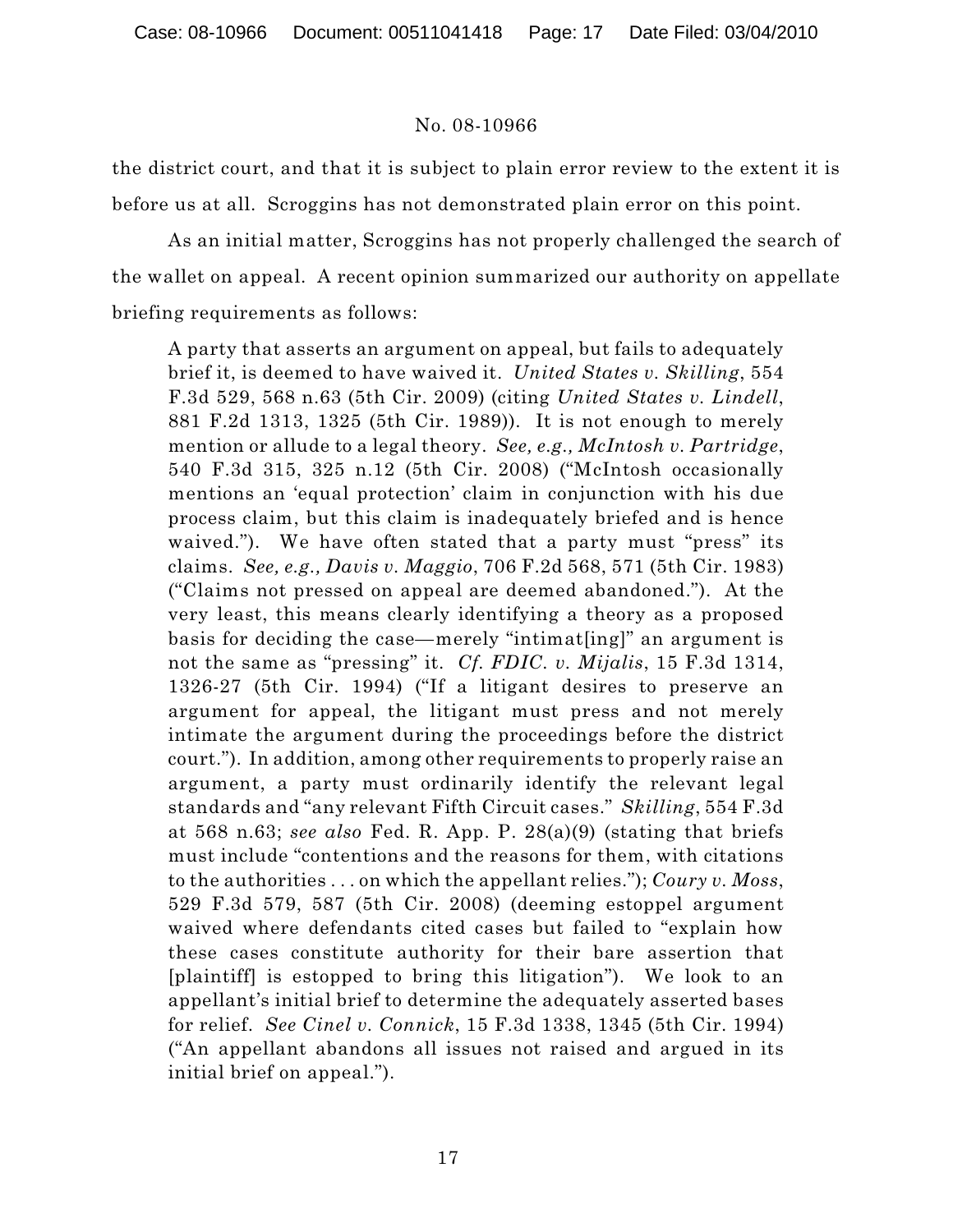*Knatt v. Hospital Serv. Dist No. 1 of E. Baton Rouge Parish*, 327 Fed. Appx. 472, 483 (5th Cir. 2009) (unpublished).<sup>7</sup>

Scroggins fails to adequately raise the wallet-search issue under these standards. His initial brief focuses almost entirely on his arguments that the officers entered the house without consent, and that they lacked grounds to detain and frisk Scroggins. The wallet-search issue appears as an afterthought. It is mentioned in the questions presented and the summary of argument, but the body of the brief does not discuss it in any depth. The brief merely mentions it in conclusory sentences tacked to the end of paragraphs challenging other aspects of the frisk. *See, e.g.*, Appellant's Br. at 33 ("The seizure of Scroggins' wallet and information contained in the contents of his wallet further should have been suppressed pursuant to *Terry v. Ohio*, 392 U.S. 1; 88 S. Ct. 1868 (1968) and its progeny."). There is no citation to or discussion of *Terry's* progeny, which includes thousands of cases—many concerning requests for identification—decided over the last 40 years. The issue is accordingly not adequately presented.<sup>8</sup>

<sup>&</sup>lt;sup>7</sup> We cite this unpublished opinion because we consider its summary of prior, published authority to be sound.

<sup>&</sup>lt;sup>8</sup> Scroggins's Reply attempts to remedy this deficiency by citing several cases from other jurisdictions, including *People v. Williams*, 234 N.W.2d 541 (Mich. Ct. App. 1975) and *State v. Biegel*, 787 P.2d 577 (Wash. Ct. App. 1990), which held seizures or searches of wallets to be outside the bounds of *Terry* frisks. Our waiver inquiry focuses on the main brief, however, and these cases do not remedy Scroggins's failure to engage the issue on the basis of binding precedent. We likewise consider the citations and brief discussion that Scroggins presented in post-briefing letters under Federal Rule of Appellate Procedure 28(j) to be too little and too late to raise the issue properly.

Scroggins does not, in his main Brief, Reply, or any letter brief, discuss whether, and if so in what circumstances, it is ever appropriate to suppress the government's evidence of a felon's status as such.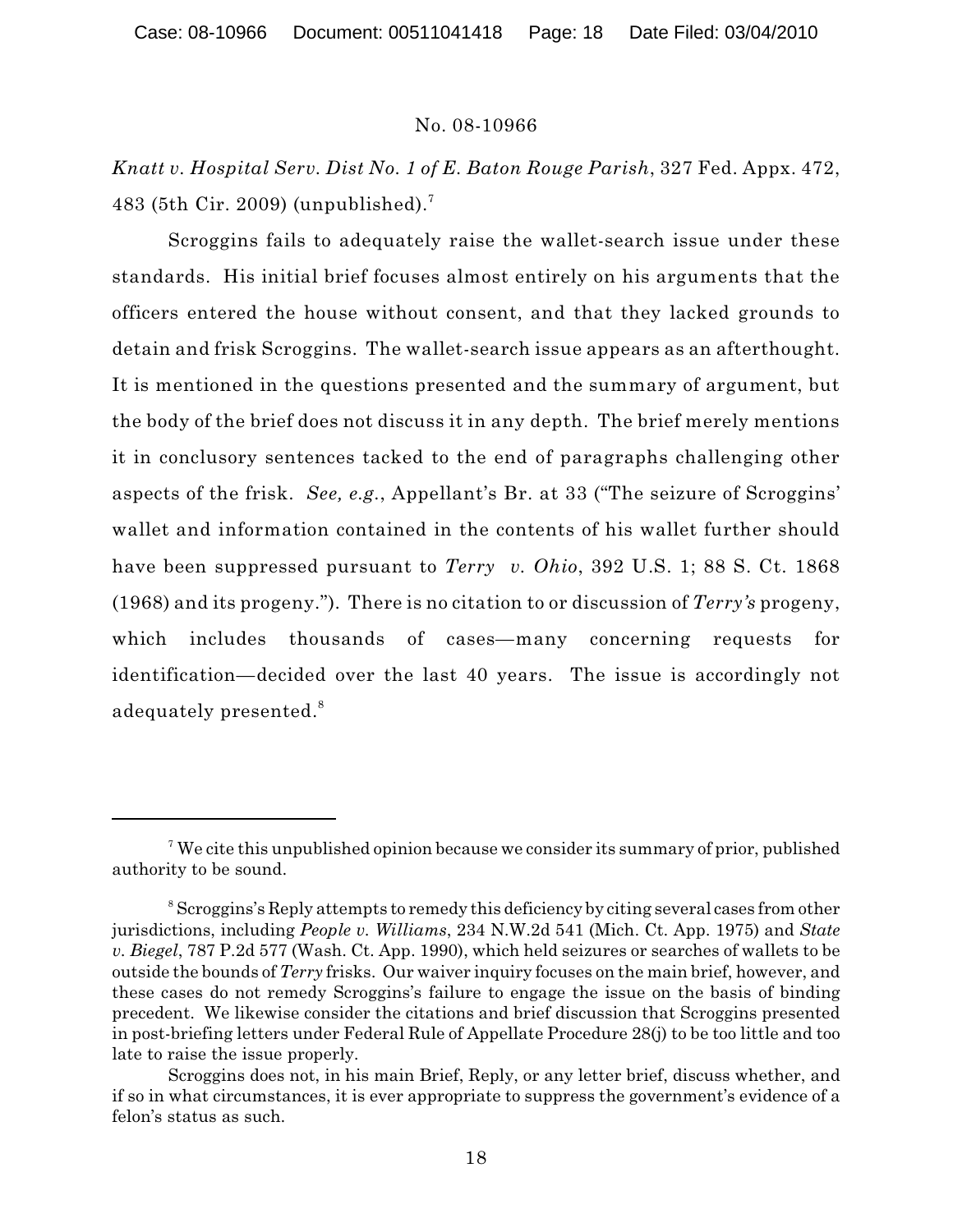Even if it were raised on appeal properly, Scroggins also did not properly raise the wallet-search issue in the district court.<sup>9</sup> Federal Rule of Criminal Procedure  $12(b)(3)(C)$  requires that a motion to suppress evidence "must be raised before trial," and Rule 12(e) states that "[a] party waives any Rule 12(b)(3) defense, objection, request not raised by the deadline the court sets . . . ." There is divided authority in the circuits as to "whether arguments not raised in a motion to suppress are waived or are merely forfeited and subject to plain-error review." *United States v. Baker*, 538 F.3d 324, 328–29 (5th Cir. 2008), *cert. denied*, 129 S.Ct. 962 (2009). Our circuit follows the former view, holding that "a defendant who fails to make a timely suppression motion cannot raise that claim for the first time on appeal," and also that "failure to raise *specific issues or arguments* in pre-trial suppression proceedings operates as a waiver of those issues or arguments for appeal." *United States v. Pope*, 467 F.3d 912, 918–19 (5th Cir. 2006) (citations omitted). Nonetheless, our cases identifying such waiver have often proceeded to evaluate the issues under a plain error standard for good measure. *See Baker*, 538 F.3d at 329.

Scroggins's original motion to suppress sought suppression of "the evidence seized from the home and the statements made by Mr. Scroggins subsequent to his arrest," on the basis of "the warrantless entry into Mr. Scroggins's home." At the hearing on this motion, the district court raised the permissibility of the protective sweep and frisk. The court thereafter ruled on the entry into the home as well as the sweep and detention, concluding that the

<sup>&</sup>lt;sup>9</sup> Our discussion of the failure to adequately brief this issue at the appellate level and raise it below should not be understood as criticism of Scroggins's counsel. Both sides in this complicated case have been ably represented. Scroggins's counsel made defensible decisions to emphasize arguments that, if successful, would have required suppression of the firearms, as opposed to the wallet-search, which could only raise the more difficult issue of suppressing evidence of Scroggins's status as a felon.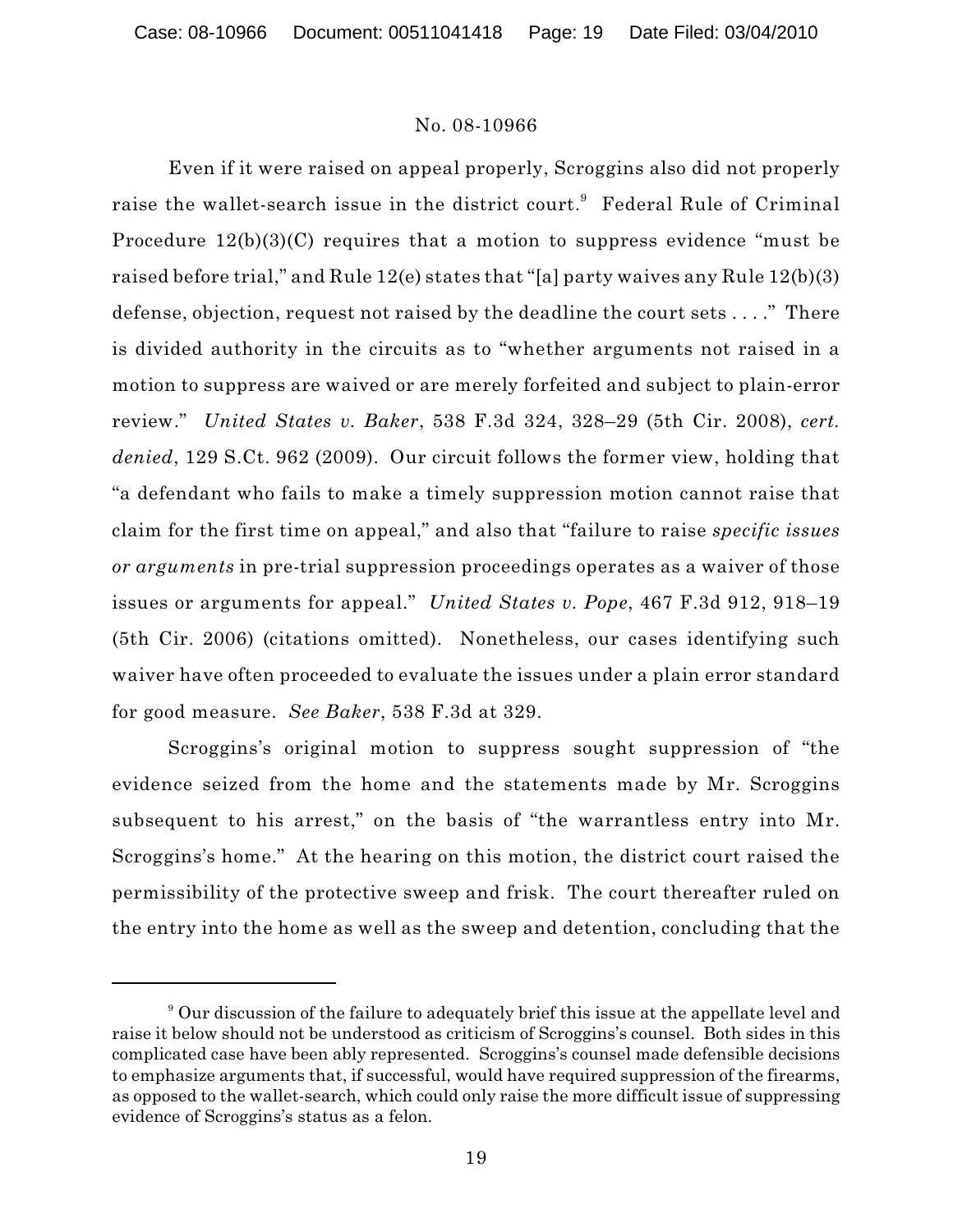officers discovered the firearms by lawful means. The wallet-search and the possibility of suppressing Scroggins's felon status were not at issue. With new, appointed counsel Scroggins later moved for rehearing of the motion to suppress, and for reconsideration when that motion was denied.<sup>10</sup> These motions presented additional suppression arguments that Scroggins intended to make in connection with a new hearing— for example, that Bell lacked the "mental capacity to grant consent to enter," and that the frisk entailed a level of force and restriction beyond the scope of *Terry*. The motions concerned only the conduct leading to the discovery of the firearms.<sup>11</sup> They did not mention the wallet-search, and expressed no intention to move to suppress Scroggins's felon status. Finally, at the bench trial, Scroggins elicited extensive testimony from the officers concerning the entry into the home and the circumstances of the frisk, including brief testimony concerning the wallet-search. But during the trial and in its closing arguments, counsel focused on the entry into the house and the grounds (or lack there of) for detaining and frisking Scroggins. There was no argument that the wallet-search was a constitutional violation, or that any violation required suppression of Scroggins's felon status. The government first encountered these arguments on appeal.

Under these circumstances, assuming *arguendo* that the issue is properly raised in the appellate briefs, we conclude it is appropriate to review the issue for plain error. The government has asked for plain error review rather than waiver, and our cases have analyzed issues under the plain error standard even

 $10<sup>10</sup>$  Scroggins has not contended on appeal that the denial of these motions was an abuse of discretion.

 $11$  For example, the analysis in the motion for reconsideration concludes as follows: "Putting Mr. Scroggins on the ground, handcuffing him, and searching him and thereafter gaining information regarding firearms requires that the evidence seized as a result of this illegal contact (1 magazine and two guns) be suppressed."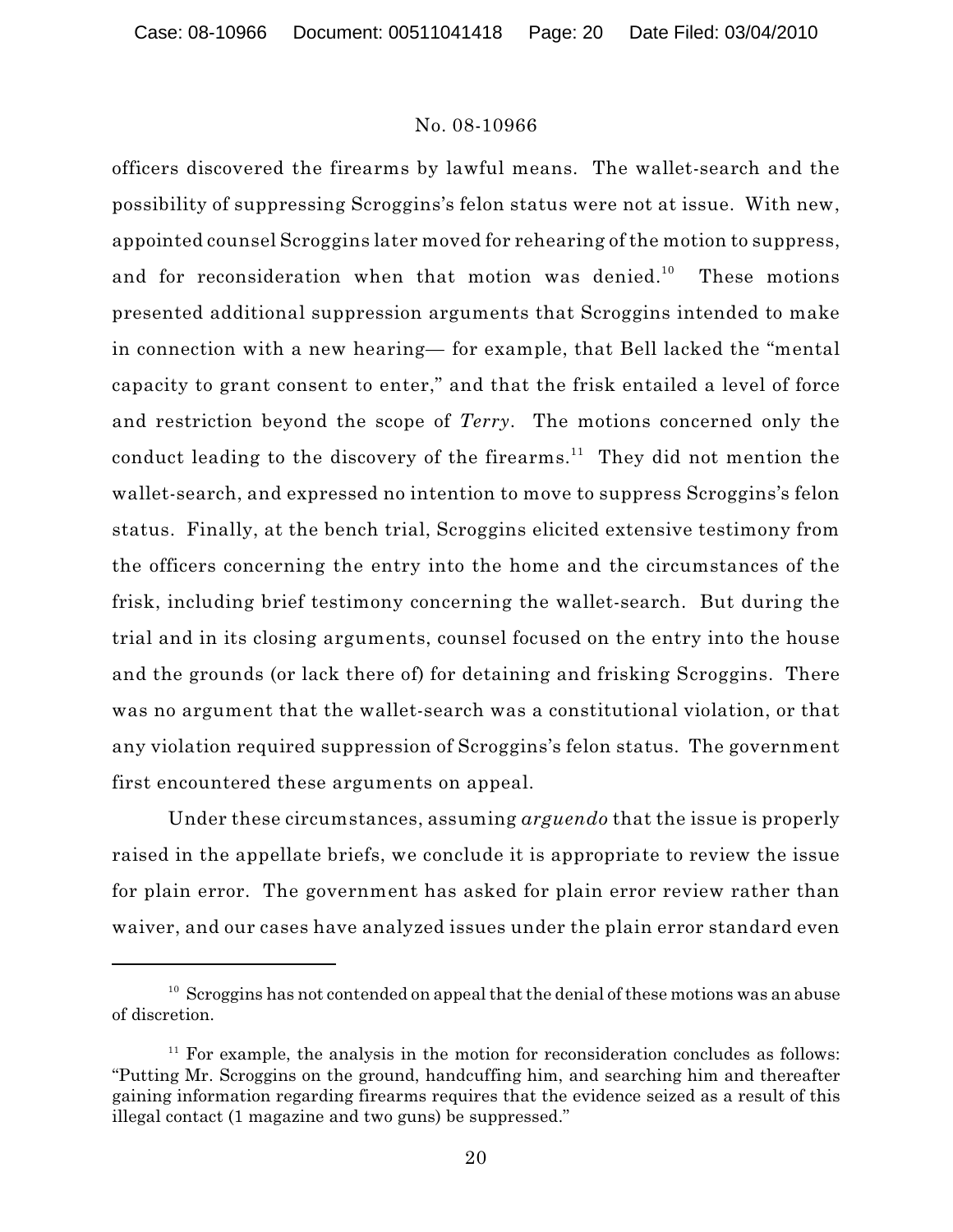after concluding they were waived. *See Baker*, 538 F.3d at 329. Furthermore, the distinctive procedural circumstances counsel in favor of treating the walletsearch issue as forfeited, rather than voluntarily waived. *See generally United States v. Chavez-Valencia*, 116 F.3d 127, 130 (5th Cir. 1997).

Under the plain error standard, we make three initial determinations: (1) whether the district court committed error; (2) whether the error is clear and obvious; and (3) whether the error affects substantial rights. *United States v. Stephens*, 487 F.3d 232, 242 (5th Cir. 2007). If these conditions are met, we have discretion to reverse the district court if the error seriously affects "the fairness, integrity, or public reputation of judicial proceedings." *Id.* (quoting *United States v. Olano*, 507 U.S. 725, 732 (1993)).

Scroggins fails to show plain error concerning the wallet-search, as it is far from "clear and obvious" that Scroggins's status as a felon can be suppressed at all.<sup>12</sup> The Supreme Court has stated that "[t]he 'body' or identity of a defendant or respondent in a criminal or civil proceeding is never itself suppressible as a fruit of an unlawful arrest." *INS v. Lopez-Mendoza*, 468 U.S. 1032, 1039 (1984); *cf. United States v. Ceccolini*, 435 U.S. 268, 279–280 (1978) (holding that suppression of witness testimony was not required when the government learned the witness's identity by means of an illegal search). The proper interpretation

 $12$  The Fourth Amendment exclusionary rule frequently requires suppression of evidence obtained through a Fourth Amendment violation, but "[t]he fact that a Fourth Amendment violation occurred—i.e., that a search or arrest was unreasonable—does not necessarily mean that the exclusionary rule applies." *Herring v. United States*, 129 S.Ct. 695, 699 (2009). The defendant has no personal constitutional right to suppression, *id.* at 700, and "the exclusionary rule is neither intended nor able to cure the invasion of the defendant's rights which he has already suffered." *United States v. Leon*, 468 U.S. 897, 906 (1984) (citation and internal quotation marks omitted). Rather, the rule is "a judicially created remedy designed to safeguard Fourth Amendment rights generally through its deterrent effect." *Id.* The Supreme Court has accordingly limited the scope of the rule to those circumstances "where its remedial objectives are thought most efficaciously served." *Segura v. United States*, 468 U.S. 796, 804 (1984).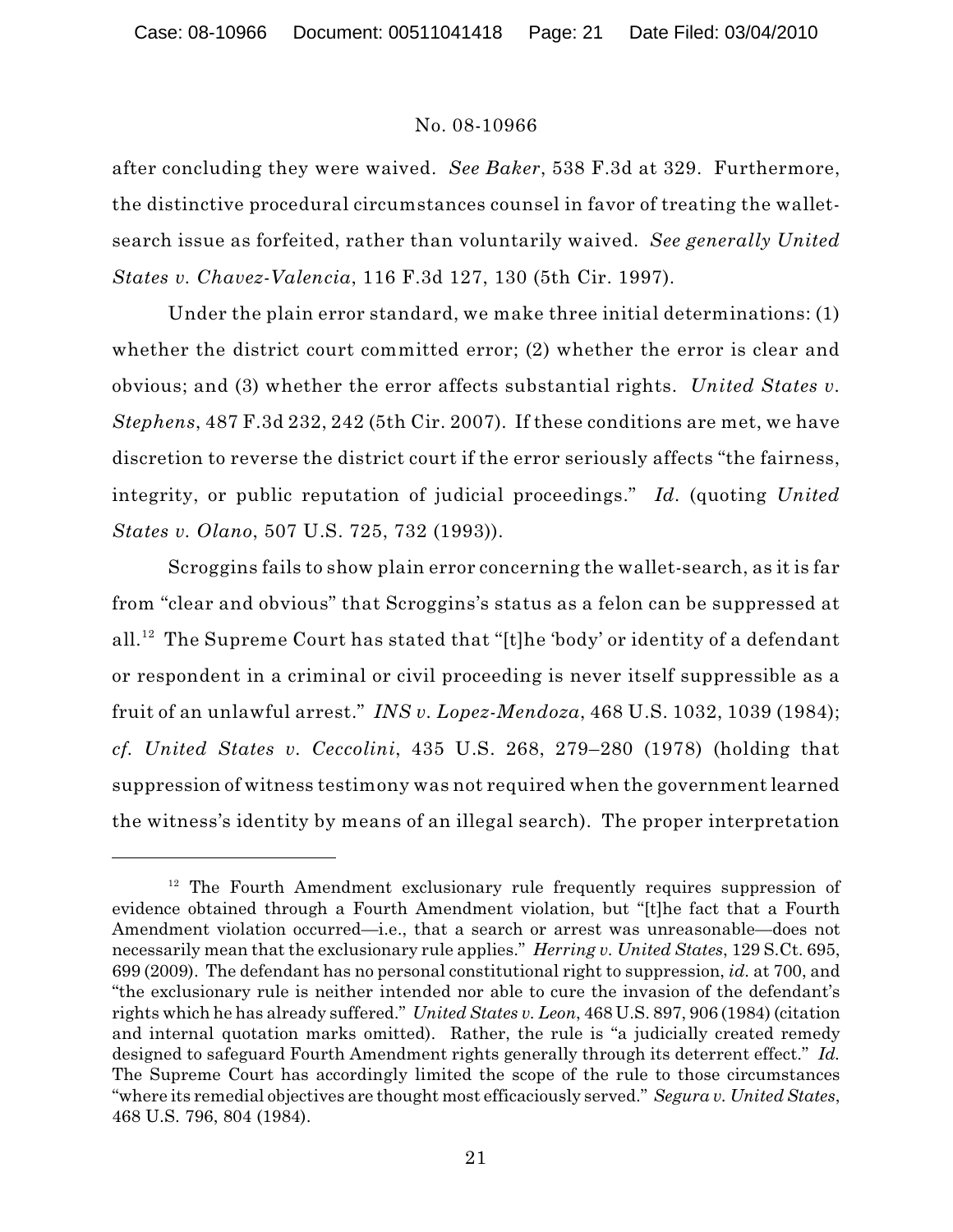of *Lopez-Mendoza* has "bedeviled and divided [the] circuits," *United States v. Oscar-Torres*, 507 F.3d 224, 228 (4th Cir. 2007), and there is divided authority as to whether identity-related information—including information on file with the government concerning a defendant's legal status—is ever suppressible.<sup>13</sup>

Our precedents concerning prosecution for illegal reentry hold on several grounds that immigration and deportation records are not suppressible, even if officers on the scene become aware of a defendant's immigration status by means of a constitutional violation. In *United States v. Martinez*, 512 F.2d 830 (5th Cir. 1975), we held it unnecessary to determine whether a defendant should have been given *Miranda* warnings prior to confessing his immigration status, because "the I.N.S. file on appellant . . . already existed, and it was located in the records of the same government agency and in the same city." *Id.* at 832. Accordingly, that information could not be considered derived from a constitutional violation. *Id.*; *cf. United States v. Singh*, 261 F.3d 530, 535 (5th Cir. 2001) ("Otherwise suppressible testimony or evidence should be admitted if it derives from an independent source, if the link to the illegally secured evidence is attenuated, or if it would inevitably have been discovered without the

<sup>&</sup>lt;sup>13</sup> The Third Circuit, for example, has interpreted *Lopez-Mendoza* broadly, and held that a defendant lacks a proprietary interest or expectation of privacy with respect to immigration information on file with the government, and that absent egregious circumstances "a defendant's immigration file or identity" is not suppressible in a prosecution for illegal reentry. *United States v. Bowley*, 435 F.3d 426, 430–31 (3d Cir. 2006). On the other hand, the Tenth Circuit has interpreted *Lopez-Mendoza* merely to concern jurisdiction over an illegally arrested defendant, and held that a defendant's fingerprints, statements concerning his identity, and previous deportation status could be suppressed. *United States v. Olivares-Rangel*, 458 F.3d 1104, 1109 (10th Cir. 2006). The Eleventh Circuit found a middle ground between these views, agreeing with the narrow interpretation of *Lopez-Mendoza,* but nonetheless holding that illegally obtained identification information is not suppressible, and that "an I.N.S. alien file [is] not the product of any unconstitutional activity because it already existed and was located in the records of a government agency." *United States v. Farias-Gonzalez*, 556 F.3d 1181, 1185–87 (11th Cir.) (citing *United States v. Martinez*, 512 F.2d 830 (5th Cir. 1975)), *cert*. *denied*, 130 S.Ct. 74 (2009).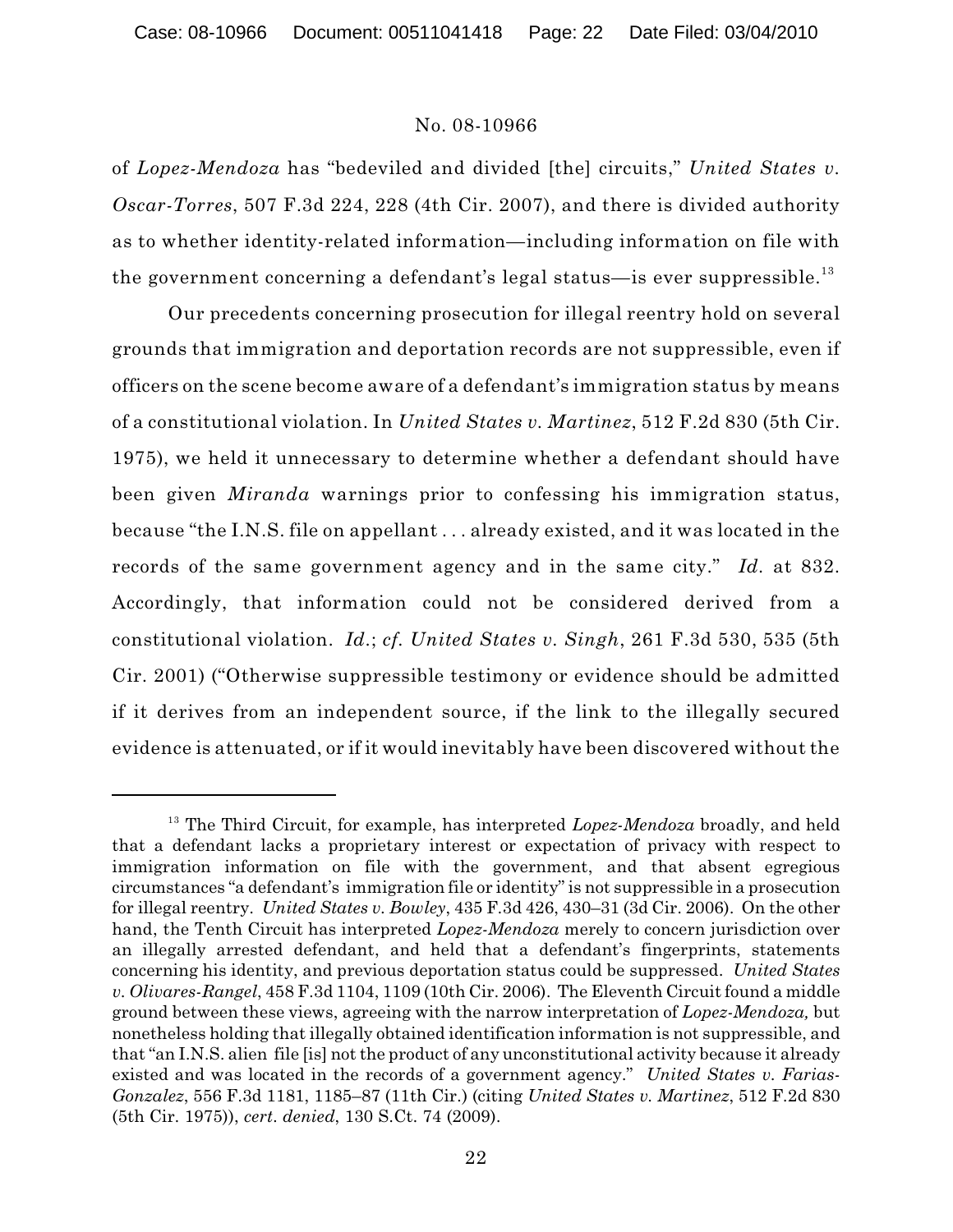aid of the illegally obtained evidence."). We reached a similar holding on another ground in *United States v. Pineda-Chinchilla*, 712 F.2d 942 (5th Cir. 1983). When police discovered the defendant's status as a previously deported alien in the course of an allegedly illegal arrest, we held that he had "no possessory or proprietary interest in the INS or the documentary information contained in that file," and therefore "no legitimate expectation of privacy in the file [and] no standing to challenge its introduction into evidence." *Id.* at 943–44. In *United States v. Roque-Villanueva*, 175 F.3d 345 (5th Cir. 1999), we followed *Pineda-Chinchilla* and read the Supreme Court's statement in *Lopez-Mendoza* broadly*,* holding that regardless of whether the defendant had been illegally stopped and questioned, "neither his identity nor his INS file [were] suppressible." *Id.* at 346.

This authority cuts against any finding of plain error regarding Scroggins's argument that the district court should have suppressed evidence of his felon status. We do not reach the question of whether there was error in the first instance, because we have not had the benefit of adversary briefing on it, and because this case potentially raises issues not present in the illegal reentry cases. But in light of our case law, we cannot conclude that failure to suppress Scroggins's felon status could constitute clear and obvious error. Accordingly, the district court did not plainly err by failing to suppress evidence of that status, and it is not necessary for us to decide whether the officers on the scene became aware of it by means of a constitutional violation.<sup>14</sup>

 $14$  We note, however, that on the present record and briefing this is a difficult question. The government has offered no authority or safety-related rationale to support the walletsearch under *Gould*. It may be that even if the officers lacked grounds for a *Terry* stop at the outset of the detention, the situation had evolved by the time of the wallet-search such that they could reasonably suspect Scroggins of criminality on bases that could justify searching identification documents. *See generally Hiibel v. Sixth Judicial Ct. of Nev.*, 542 U.S. 177, 186–89 (2004) (upholding statute allowing police to arrest a person who refuses to identify himself in a traffic stop, but noting doubt in prior opinions on whether police may generally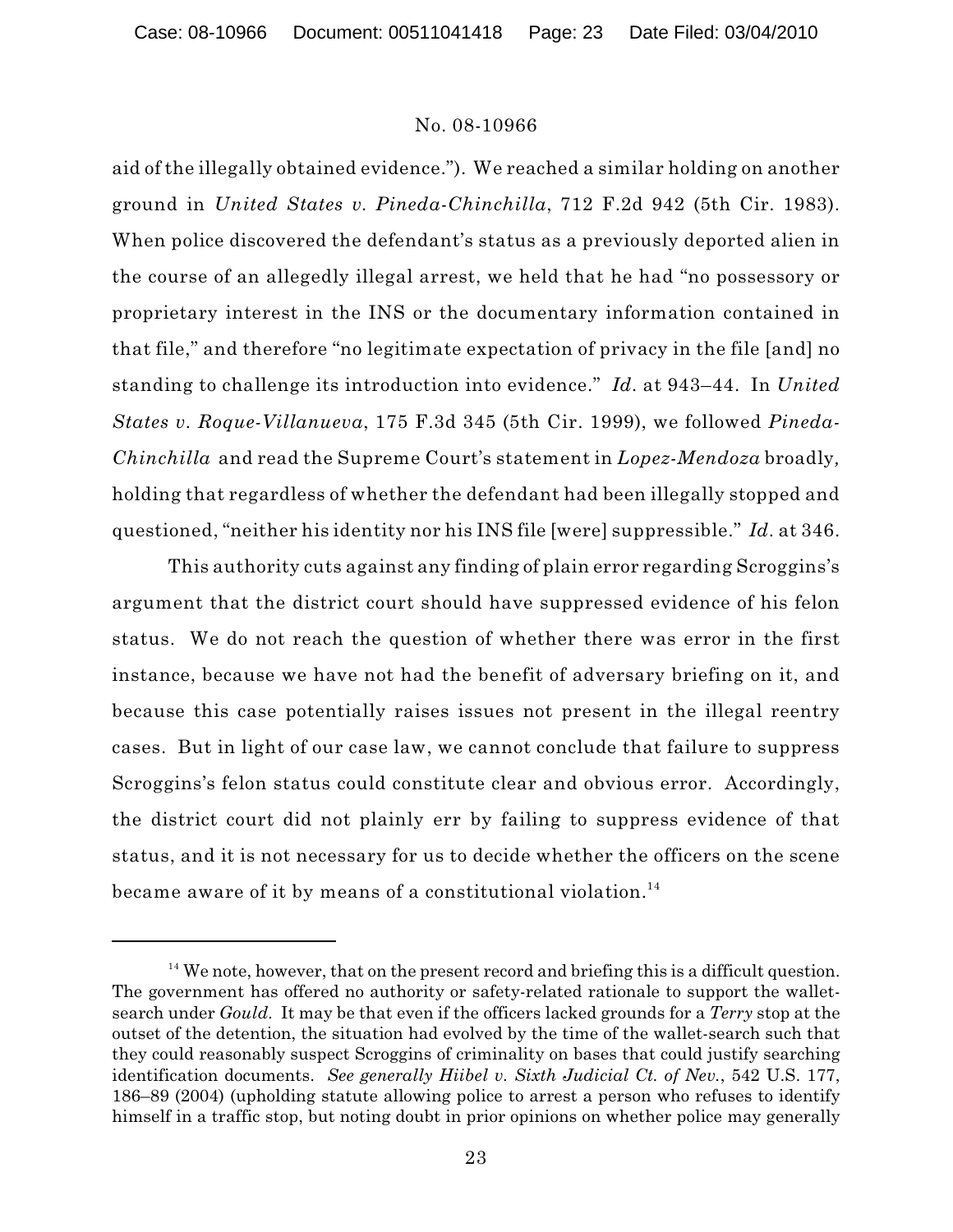# **B. Second Amendment arguments**

Scroggins also argues that his conviction for possession of firearms by a felon, without any further showing of violent intent, violates his Second Amendment rights under *District of Columbia v. Heller*, 128 S. Ct. 2783 (2008). This claim was not raised below, and Scroggins does not contest that it is subject to review for plain error only.

We find no clear and obvious error with respect to Scroggins's Second Amendment arguments because those arguments are foreclosed by our circuit's existing precedent. Prior to *Heller*, this circuit had already recognized an individual right to bear arms, and had determined that criminal prohibitions on felons (violent or nonviolent) possessing firearms did not violate that right. *See United States v. Everist*, 368 F.3d 517, 519 (5th Cir. 2004); *United States v. Darrington,* 351 F.3d 632, 633–34 (5th Cir. 2003); *United States v. Emerson*, 270 F.3d 203, 260–61 (5th Cir. 2001). Dicta in *Heller* states that the opinion should not "be taken to cast doubt on long-standing prohibitions on possession of firearms by felons," 128 S. Ct. at 2816–17, and we have reaffirmed our prior jurisprudence on this point since *Heller* was decided. *See United States v. Anderson*, 559 F.3d 348, 352 (5th Cir.) ("*Heller* provides no basis for reconsidering *Darrington*"), *cert. denied*, 129 S.Ct. 2814 (2009). Scroggins

require *Terry* stop suspects to answer identification questions); *United States v. Hensley*, 469 U.S. 221, 232 (1985) (holding that police may stop an individual "to check identification" when the grounds for reasonably suspecting him of a crime include suspicion that he is the individual depicted in a "wanted flyer"). There are gaps and inconsistencies in the record as to the facts that would inform a determination as to whether there were grounds for such suspicion. Given the procedural history and plain error standard of review, we would consider it inappropriate to hold that circumstance against the government. *See Chavez-Valencia*, 116 F.3d at 131–32 (noting that a defendant's failure to raise suppression issues in the trial court prejudices the government's ability to build the record for appeal).